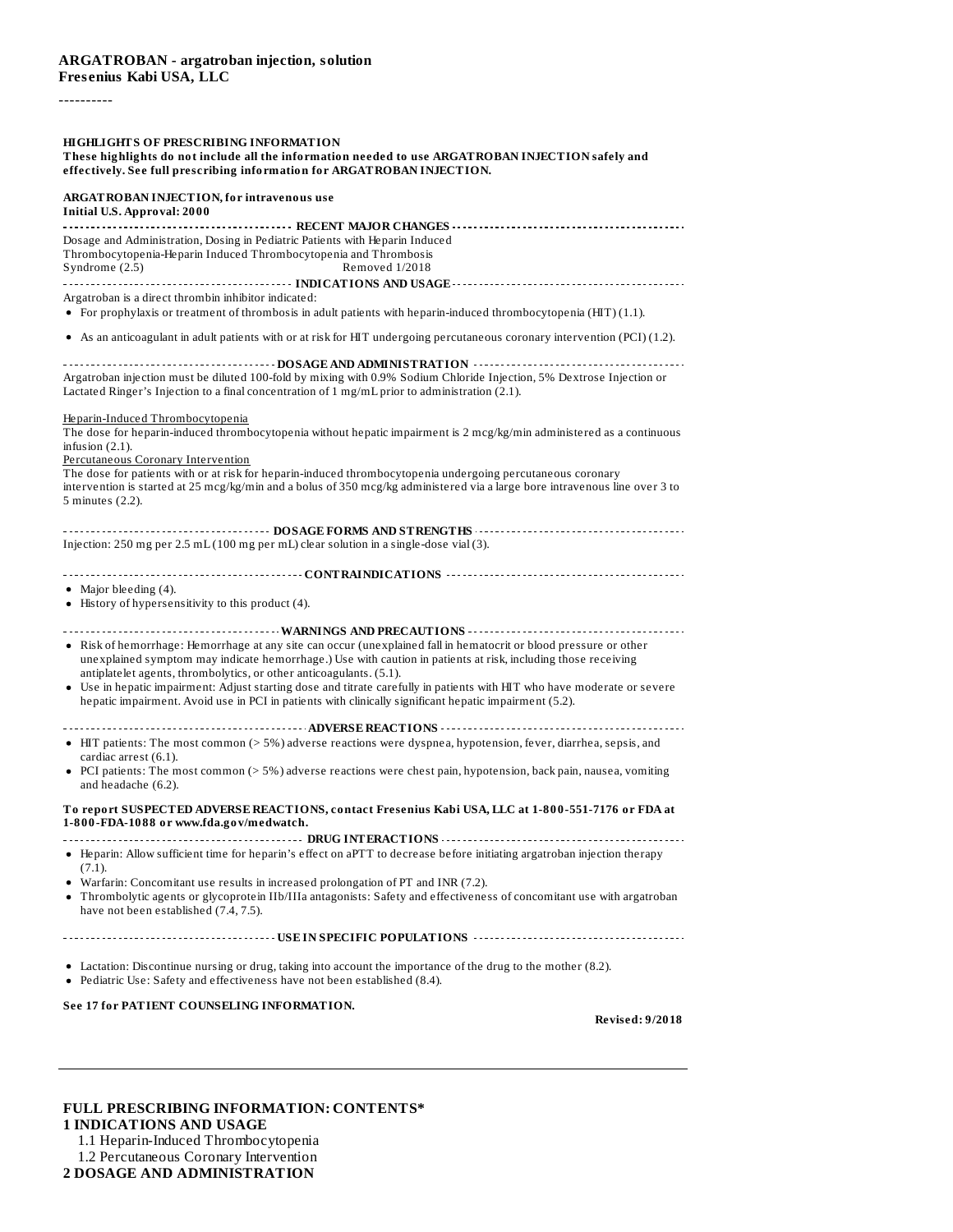- 2.1 Preparation for Intravenous Administration
- 2.2 Dosing in Patients with Heparin-Induced Thrombocytopenia
- 2.3 Dosing in Patients Undergoing Percutaneous Coronary Intervention
- 2.4 Dosing in Patients with Hepatic Impairment
- 2.5 Conversion to Oral Anticoagulant Therapy

# **3 DOSAGE FORMS AND STRENGTHS**

# **4 CONTRAINDICATIONS**

# **5 WARNINGS AND PRECAUTIONS**

- 5.1 Risk of Hemorrhage
- 5.2 Use in Hepatic Impairment
- 5.3 Laboratory Tests

# **6 ADVERSE REACTIONS**

- 6.1 Adverse Events in Patients with HIT (with or without Thrombosis)
- 6.2 Adverse Events in Patients with or at Risk for HIT Patients Undergoing PCI
- 6.3 Intracranial Bleeding in Other Populations
- 6.4 Allergic Reactions

# **7 DRUG INTERACTIONS**

- 7.1 Heparin
- 7.2 Oral Anticoagulant Agents
- 7.3 Aspirin/Acetaminophen
- 7.4 Thrombolytic Agents
- 7.5 Glycoprotein IIb/IIIa Antagonists

# **8 USE IN SPECIFIC POPULATIONS**

- 8.1 Pregnancy
- 8.2 Lactation
- 8.4 Pediatric Use
- 8.5 Geriatric Use
- 8.6 Hepatic Impairment
- **10 OVERDOSAGE**

#### **11 DESCRIPTION**

#### **12 CLINICAL PHARMACOLOGY**

- 12.1 Mechanism of Action
- 12.2 Pharmacodynamics
- 12.3 Pharmacokinetics

# **13 NONCLINICAL TOXICOLOGY**

13.1 Carcinogenesis, Mutagenesis, Impairment of Fertility

# **14 CLINICAL STUDIES**

- 14.1 Heparin-Induced Thrombocytopenia
- 14.2 Percutaneous Coronary Intervention (PCI) Patients with or at Risk for HIT

# **16 HOW SUPPLIED/STORAGE AND HANDLING**

# **17 PATIENT COUNSELING INFORMATION**

\* Sections or subsections omitted from the full prescribing information are not listed.

# **FULL PRESCRIBING INFORMATION**

# **1 INDICATIONS AND USAGE**

# **1.1 Heparin-Induced Thrombocytopenia**

Argatroban injection is indicated for prophylaxis or treatment of thrombosis in adult patients with heparin-induced thrombocytopenia (HIT).

# **1.2 Percutaneous Coronary Intervention**

Argatroban injection is indicated as an anticoagulant in adult patients with or at risk for HIT undergoing percutaneous coronary intervention (PCI).

# **2 DOSAGE AND ADMINISTRATION**

# **2.1 Preparation for Intravenous Administration**

Argatroban injection 250 mg per 2.5 mL (100 mg per mL) must be diluted 100-fold prior to infusion. Argatroban injection should not be mixed with other drugs prior to dilution.

Prior to administration, argatroban injection should be diluted in 0.9% Sodium Chloride Injection, 5% Dextrose Injection, or Lactated Ringer's Injection to a final concentration of 1 mg/mL. The contents of each 2.5 mL vial should be diluted 100-fold by mixing with 250 mL of diluent. Use 250 mg (2.5 mL) per 250 mL of diluent or 500 mg (5 mL) per 500 mL of diluent.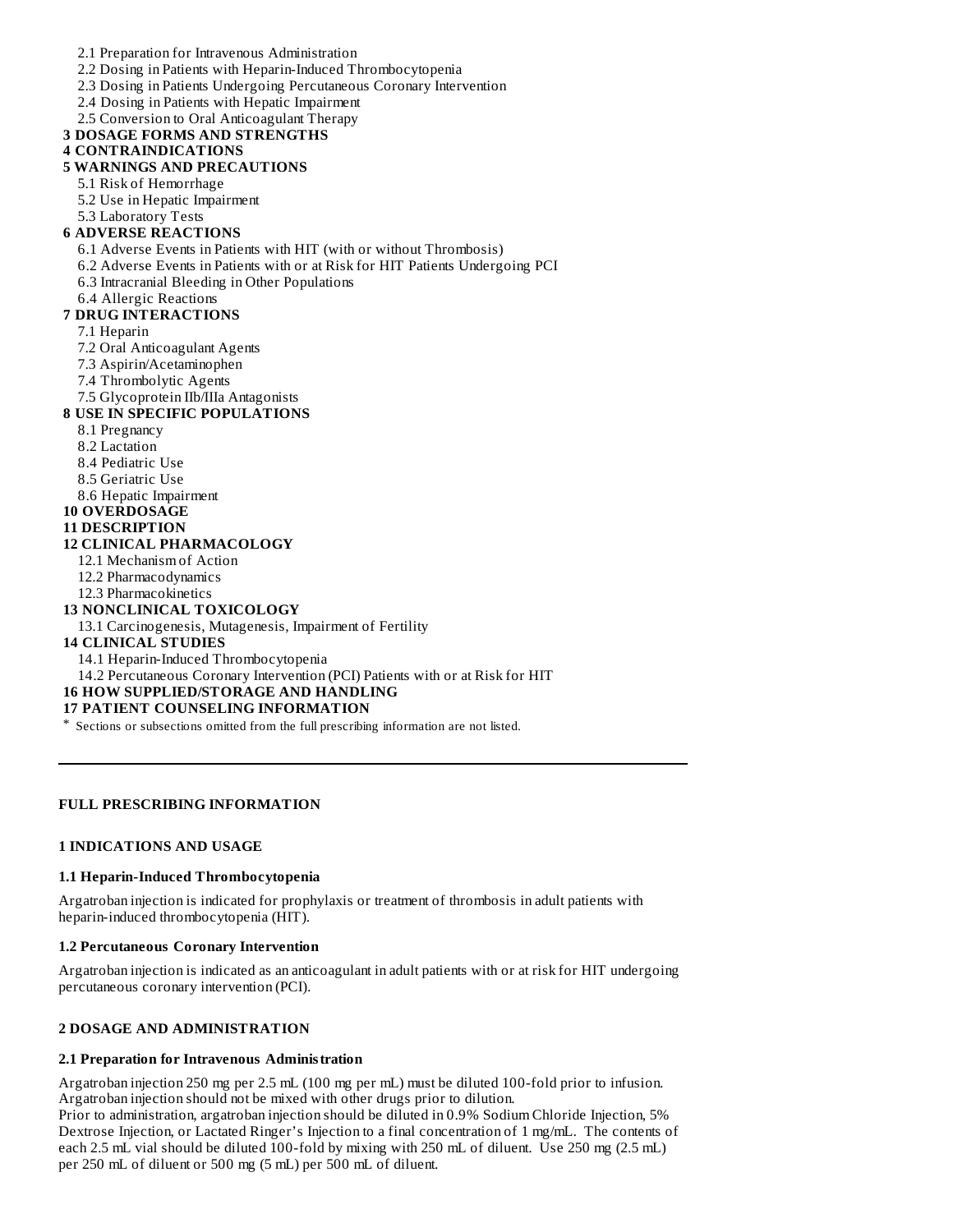The constituted solution must be mixed by repeated inversion of the diluent bag for 1 minute. Upon preparation, the solution may show slight haziness due to the formation of microprecipitates that dissolve upon continued mixing. Ionic solutions such as 0.9% Sodium Chloride or Lactated Ringers may require a longer mixing time. Use of diluent at room temperature is recommended. The final solution must be clear before use. If the solution is cloudy, or if an insoluble precipitate is noted, the bag should be discarded. The pH of the intravenous solution prepared as recommended is 3.2 to 7.5.

Solutions prepared are physically, chemically, and microbiologically stable when stored as directed below in Table 1 and protected from light:

# **Table 1 Recommended Storage Conditions of Diluted Solution**

| Diluent                        | <b>Storage Limit</b> | <b>Storage Temperature</b>                  |
|--------------------------------|----------------------|---------------------------------------------|
| 0.9% Sodium Chloride Injection | 96 hours             | 20 to $25^{\circ}$ C (68 to $77^{\circ}$ F) |
|                                | 96 hours             | 2 to 8 °C (36 to 46 °F)                     |
| 5% Dextrose Injection or       | 4 hours              | 20 to $25^{\circ}$ C (68 to $77^{\circ}$ F) |
| Lactated Ringer's Injection    | 4 hours              | 2 to 8 °C (36 to 46 °F)                     |

Discard unused final product at the completion of these post dilution storage periods. Prepared solutions should not be exposed to direct sunlight. No significant potency losses have been noted following simulated delivery of the solution through intravenous tubing.

Parenteral drug products should be inspected visually for particulate matter and discoloration prior to administration whenever solution and container permit.

# **2.2 Dosing in Patients with Heparin-Induced Thrombocytopenia**

*Initial Dosage:*

Before administering argatroban injection, discontinue heparin therapy and obtain a baseline aPTT. The recommended initial dose of argatroban injection for adult patients without hepatic impairment is 2 mcg/kg/min, administered as a continuous infusion (see Table 2).

# **Table 2 Recommended Dos es and Infusion Rates for 2 mcg/kg/min Dos e of Argatroban Injection for Patients with HIT\* and Without Hepatic Impairment (1 mg/mL Final Concentration)**

|     |     | Body Weight (kg)Dose (mcg/min)Infusion Rate (mL/hr) |
|-----|-----|-----------------------------------------------------|
| 50  | 100 | 6                                                   |
| 60  | 120 | 7                                                   |
| 70  | 140 | 8                                                   |
| 80  | 160 | 10                                                  |
| 90  | 180 | 11                                                  |
| 100 | 200 | 12                                                  |
| 110 | 220 | 13                                                  |
| 120 | 240 | 14                                                  |
| 130 | 260 | 16                                                  |
| 140 | 280 | 17                                                  |

\*with or without thrombosis

#### *Monitoring Therapy:*

For use in HIT, therapy with argatroban injection is monitored using the aPTT with a target range of 1.5 to 3 times the initial baseline value (not to exceed 100 seconds). Tests of anticoagulant effects (including the aPTT) typically attain steady-state levels within 1 to 3 hours following initiation of argatroban injection. Check the aPTT 2 hours after initiation of therapy and after any dose change to confirm that the patient has attained the desired therapeutic range.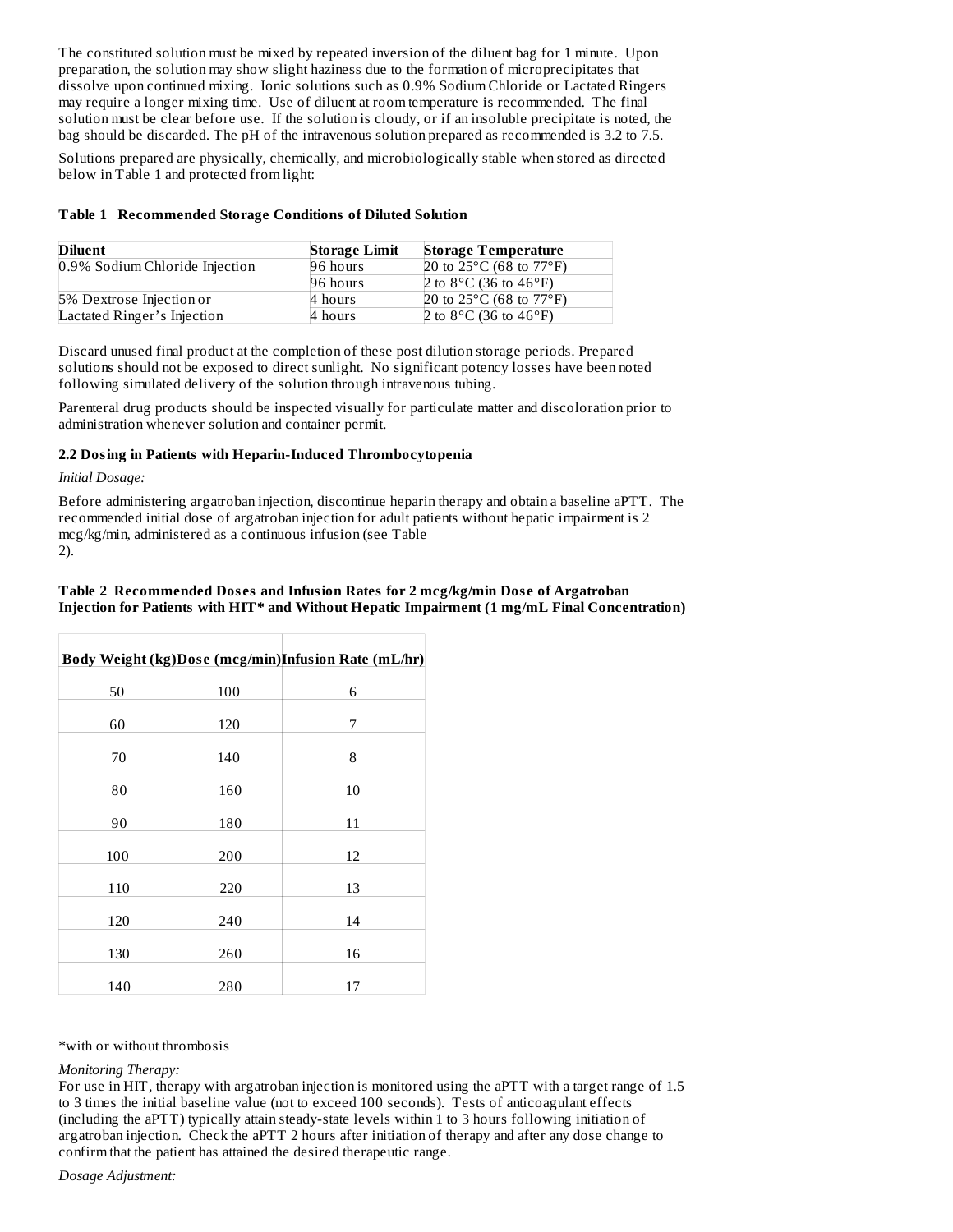After the initiation of argatroban injection, adjust the dose (not to exceed 10 mcg/kg/min) as necessary to obtain a steady-state aPTT in the target range *[see Clinical Studies (14.1)]*.

# **2.3 Dosing in Patients Undergoing Percutaneous Coronary Intervention**

*Initial Dosage:*

Initiate an infusion of argatroban injection at 25 mcg/kg/min and administer a bolus of 350 mcg/kg via a large bore intravenous line over 3 to 5 minutes (see Table 3). Check an activated clotting time (ACT) 5 to 10 minutes after the bolus dose is completed. The PCI procedure may proceed if the ACT is greater than 300 seconds.

*Dosage Adjustment:*

If the ACT is less than 300 seconds, an additional intravenous bolus dose of 150 mcg/kg should be administered, the infusion dose increased to 30 mcg/kg/min, and the ACT checked 5 to 10 minutes later (see Table 3).

If the ACT is greater than 450 seconds, decrease the infusion rate to 15 mcg/kg/min, and check the ACT 5 to 10 minutes later (see Table 4).

Continue titrating the dose until a therapeutic ACT (between 300 and 450 seconds) has been achieved; continue the same infusion rate for the duration of the PCI procedure.

In case of dissection, impending abrupt closure, thrombus formation during the procedure, or inability to achieve or maintain an ACT over 300 seconds, additional bolus doses of 150 mcg/kg may be administered and the infusion dose increased to 40 mcg/kg/min. Check the ACT after each additional bolus or change in the rate of infusion.

| Table 3 Recommended Starting and Maintenance Doses (Within the Target ACT Range) of |
|-------------------------------------------------------------------------------------|
| Argatroban Injection in Patients Undergoing PCI Without Hepatic Impairment (1 mg/mL |
| Final Concentration)                                                                |

| <b>Body</b>         | <b>Starting Bolus Dose</b><br>$(350 \text{ mcg/kg})$ |                             | <b>Starting and Maintenance Continuous Infusion Dosing For ACT</b><br>300 to 450 seconds<br>$25 \text{~mcg/kg/min}$ |                                            |  |
|---------------------|------------------------------------------------------|-----------------------------|---------------------------------------------------------------------------------------------------------------------|--------------------------------------------|--|
| WeightBolus<br>(kg) | Dose<br>(mcg)                                        | <b>Bolus Volume</b><br>(mL) | Continuous Infusion Dose (mcg/min)                                                                                  | <b>Continuous Infusion</b><br>Rate (mL/hr) |  |
| 50                  | 17,500                                               | 18                          | 1,250                                                                                                               | 75                                         |  |
| 60                  | 21,000                                               | 21                          | 1,500                                                                                                               | 90                                         |  |
| 70                  | 24,500                                               | 25                          | 1,750                                                                                                               | 105                                        |  |
| 80                  | 28,000                                               | 28                          | 2,000                                                                                                               | 120                                        |  |
| 90                  | 31,500                                               | 32                          | 2,250                                                                                                               | 135                                        |  |
| 100                 | 35,000                                               | 35                          | 2,500                                                                                                               | 150                                        |  |
| 110                 | 38,500                                               | 39                          | 2,750                                                                                                               | 165                                        |  |
| 120                 | 42,000                                               | 42                          | 3,000                                                                                                               | 180                                        |  |
| 130                 | 45,500                                               | 46                          | 3,250                                                                                                               | 195                                        |  |
| 140                 | 49.000                                               | 49                          | 3.500                                                                                                               | 210                                        |  |

NOTE: 1 mg = 1,000 mcg; 1 kg = 2.2 lbs

**Table 4 Recommended Dos e Adjustments of Argatroban Injection for Patients Outside of ACT Target Range Undergoing PCI Without Hepatic Impairment (1 mg/mL Final Concentration)**

|             | If ACT Less than 300 seconds Dosage<br>Adjustment <sup>†</sup><br>30 mcg/kg/min |              |                 | <b>If ACT Greater than</b><br>450 seconds<br>Dosage Adjustment*<br>15 mcg/kg/min |                 |                 |
|-------------|---------------------------------------------------------------------------------|--------------|-----------------|----------------------------------------------------------------------------------|-----------------|-----------------|
|             | <b>Additional</b>                                                               |              |                 | <b>Continuous Continuous Continuous Continuous</b>                               |                 |                 |
| <b>Body</b> | <b>Bolus</b>                                                                    | <b>Bolus</b> | <b>Infusion</b> | <b>Infusion</b>                                                                  | <b>Infusion</b> | <b>Infusion</b> |
| Weight      | <b>Dose</b>                                                                     | Volume       | Dose            | Rate                                                                             | Dose            | Rate            |
| (kg)        | (mcg)                                                                           | (mL)         | (mcg/min)       | (mL/hr)                                                                          | (mcg/min)       | (mL/hr)         |
| 50          | 7,500                                                                           | 8            | 1,500           | 90                                                                               | 750             | 45              |
| 60          | 9.000                                                                           | 9            | 1,800           | 108                                                                              | 900             | 54              |
| 70          | 10.500                                                                          | 11           | 2,100           | 126                                                                              | 1,050           | 63              |
| 80          | 12.000                                                                          | 12           | 2,400           | 144                                                                              | 1,200           | 72              |
| 90          | 13.500                                                                          | 14           | 2.700           | 162                                                                              | 1.350           | 81              |
| 100         | 15.000                                                                          | 15           | 3.000           | 180                                                                              | 1,500           | 90              |
| 110         | 16.500                                                                          | 17           | 3.300           | 198                                                                              | 1.650           | 99              |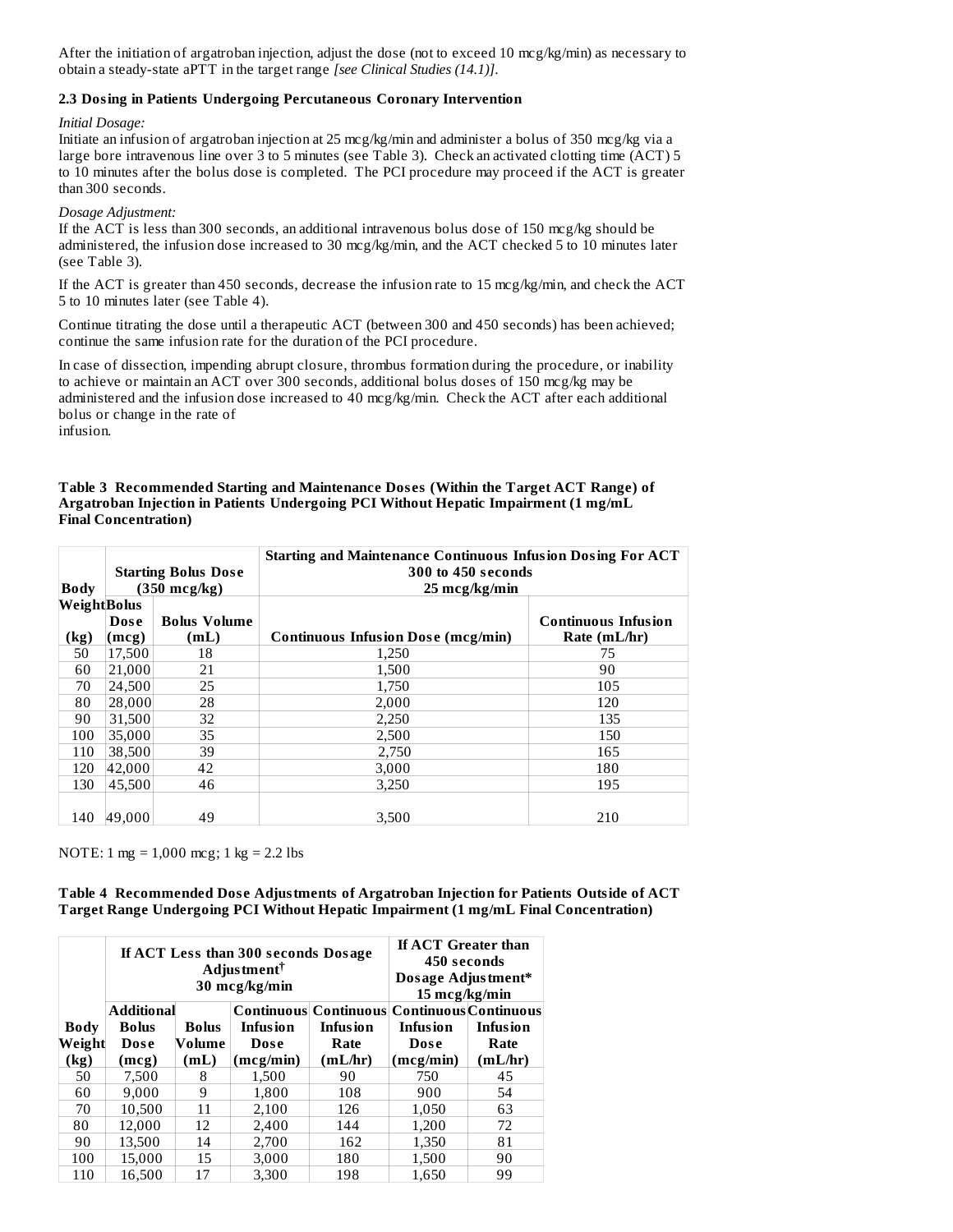| 120 | 18.000 | 18         | 3.600 | 216        | 1.800 | 108 |
|-----|--------|------------|-------|------------|-------|-----|
| 130 | 19.500 | 20         | 3.900 | 234        | 1,950 | 117 |
| 140 | 21.000 | <u>- 1</u> | 4.200 | つちつ<br>ے ت | 2.100 | 126 |

# NOTE: 1 mg = 1,000 mcg; 1 kg = 2.2 lbs

 $\dagger$  Additional intravenous bolus dose of 150 mcg/kg should be administered if ACT less than 300 seconds.

\* No bolus dose is given if ACT greater than 450 seconds

# *Monitoring Therapy:*

For use in PCI, therapy with argatroban injection is monitored using ACT. Obtain ACTs before dosing, 5 to 10 minutes after bolus dosing, following adjustments in the infusion rate, and at the end of the PCI procedure. Obtain additional ACTs every 20 to 30 minutes during a prolonged procedure.

# *Continued Anticoagulation after PCI:*

If a patient requires anticoagulation after the procedure, argatroban injection may be continued, but at a rate of 2 mcg/kg/min and adjusted as needed to maintain the aPTT in the desired range *[see Dosage and Administration (2.1)]*.

# **2.4 Dosing in Patients with Hepatic Impairment**

# *Initial Dosage:*

For adult patients with HIT and moderate or severe hepatic impairment (based on Child-Pugh classification), an initial dose of 0.5 mcg/kg/min is recommended, based on the approximately 4-fold decrease in argatroban injection clearance relative to those with normal hepatic function. Monitor the aPTT closely, and adjust the dosage as clinically indicated.

# *Monitoring Therapy:*

Achievement of steady-state aPTT levels may take longer and require more dose adjustments in patients with hepatic impairment compared to patients with normal hepatic function.

For patients with hepatic impairment undergoing PCI and who have HIT or are at risk for HIT, carefully titrate argatroban until the desired level of anticoagulation is achieved. Use of argatroban in PCI patients with clinically significant hepatic disease or AST/ALT levels greater than or equal to 3 times the upper limit of normal should be avoided *[see Warnings and Precautions (5.2)]*.

# **2.5 Conversion to Oral Anticoagulant Therapy**

*Initiating Oral Anticoagulant Therapy:*

When converting patients from argatroban injection to oral anticoagulant therapy, consider the potential for combined effects on INR with co-administration of argatroban and warfarin. A loading dose of warfarin should not be used. Initiate therapy using the expected daily dose of warfarin. To avoid prothrombotic effects and to ensure continuous anticoagulation when initiating warfarin, it is suggested that argatroban and warfarin therapy be overlapped. There are insufficient data available to recommend the duration of the overlap.

*Co-Administration of Warfarin and Argatroban Injection at Doses up to 2 mcg/kg/min:* Measure INR daily while argatroban injection and warfarin are co-administered. In general, with doses of argatroban injection up to 2 mcg/kg/min, argatroban injection can be discontinued when the INR is greater than 4 on combined therapy. After argatroban injection is discontinued, repeat the INR measurement in 4 to 6 hours. If the repeat INR is below the desired therapeutic range, resume the infusion of argatroban injection and repeat the procedure daily until the desired therapeutic range on warfarin alone is reached.

*Co-Administration of Warfarin and Argatroban Injection at Doses Greater than 2 mcg/kg/min:* For doses of argatroban injection greater than 2 mcg/kg/min, the relationship of INR between warfarin alone to the INR on warfarin plus argatroban injection is less predictable. In this case, in order to predict the INR on warfarin alone, temporarily reduce the dose of argatroban injection to a dose of 2 mcg/kg/min. Repeat the INR on argatroban injection and warfarin 4 to 6 hours after reduction of the argatroban injection dose and follow the process outlined above for administering argatroban injection at doses up to 2 mcg/kg/min.

# **3 DOSAGE FORMS AND STRENGTHS**

Injection: 250 mg per 2.5 mL (100 mg per mL) clear solution in a single-dose vial.

# **4 CONTRAINDICATIONS**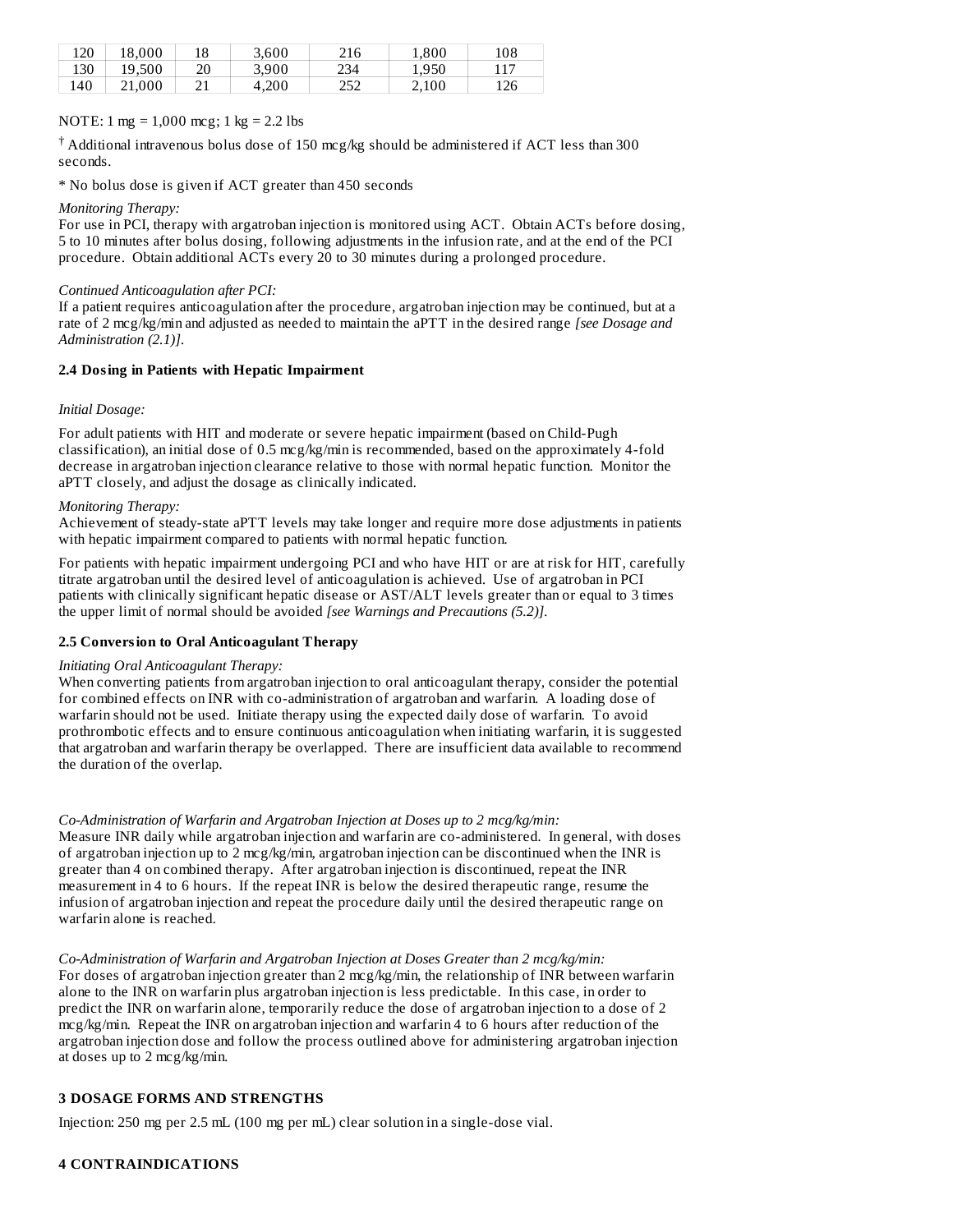Argatroban is contraindicated in:

- Patients with major bleeding *[see Warnings and Precautions (5.1)].*
- Patients with a history of hypersensitivity to argatroban. Airway, skin, and generalized hypersensitivity reactions have been reported *[see Adverse Reactions (6.4)].*

# **5 WARNINGS AND PRECAUTIONS**

# **5.1 Risk of Hemorrhage**

Hemorrhage can occur at any site in the body in patients receiving argatroban. Unexplained fall in hematocrit or blood pressure may indicate hemorrhage. Intracranial and retroperitoneal hemorrhage have been reported *[see Adverse Reactions (6.1, 6.2*, *and 6.3)]*. The risk of hemorrhage with argatroban may be increased in severe hypertension, immediately following lumbar puncture, spinal anesthesia, major surgery (especially involving the brain, spinal cord, or eye), hematologic conditions associated with increased bleeding tendencies such as congenital or acquired bleeding disorders, and gastrointestinal lesions such as ulcerations.

Concomitant use of argatroban with antiplatelet agents, thrombolytics, and other anticoagulants may increase the risk of bleeding.

# **5.2 Us e in Hepatic Impairment**

When administering argatroban to patients with hepatic impairment, start with a lower dose and carefully titrate until the desired level of anticoagulation is achieved. Achievement of steady-state aPTT levels may take longer and require more argatroban dose adjustments in patients with hepatic impairment compared to patients with normal hepatic function *[see Use in Specific Populations (8.6)]*. Also, upon cessation of argatroban infusion in the hepatically impaired patient, full reversal of anticoagulant effects may require longer than 4 hours due to decreased clearance and increased elimination half-life of argatroban *[see Dosage and Administration (2.3) and Clinical Pharmacology (12.3)]*. Avoid the use of high doses of argatroban in patients undergoing PCI who have clinically significant hepatic disease or AST/ALT levels greater than or equal to 3 times the upper limit of normal.

# **5.3 Laboratory Tests**

Anticoagulation effects associated with argatroban infusion at doses up to 40 mcg/kg/min correlate with increases of the activated partial thromboplastin time (aPTT). Although other global clot-based tests including prothrombin time (PT), the International Normalized Ratio (INR), and thrombin time (TT) are affected by argatroban, the therapeutic ranges for these tests have not been identified for argatroban therapy. In clinical trials in PCI, the activated clotting time (ACT) was used for monitoring argatroban anticoagulant activity during the procedure. The concomitant use of argatroban and warfarin results in prolongation of the PT and INR beyond that produced by warfarin alone *[see Dosage and Administration (2.5) and Clinical Pharmacology (12.2)]*.

# **6 ADVERSE REACTIONS**

The following adverse reaction is also discussed in other sections of the labeling:

• Risk of Hemorrhage *[see Warnings and Precautions (5.1)]*.

# **6.1 Advers e Events in Patients with HIT (with or without Thrombosis)**

Because clinical trials are conducted under widely varying conditions, adverse event rates observed in the clinical trials of a drug cannot be directly compared to rates in the clinical trials of another drug and may not reflect the rates observed in practice.

The following safety information is based on all 568 patients treated with argatroban in Study 1 and Study 2. The safety profile of the patients from these studies is compared with that of 193 historical controls in which the adverse events were collected retrospectively. Adverse events are separated into hemorrhagic and non-hemorrhagic events.

Major bleeding was defined as bleeding that was overt and associated with a hemoglobin decrease  $\geq$  2  $g/dL$ , that led to a transfusion of  $\geq 2$  units, or that was intracranial, retroperitoneal, or into a major prosthetic joint. Minor bleeding was overt bleeding that did not meet the criteria for major bleeding.

Table 5 gives an overview of the most frequently observed hemorrhagic events, presented separately by major and minor bleeding, sorted by decreasing occurrence among argatroban-treated patients with HIT (with or without thrombosis).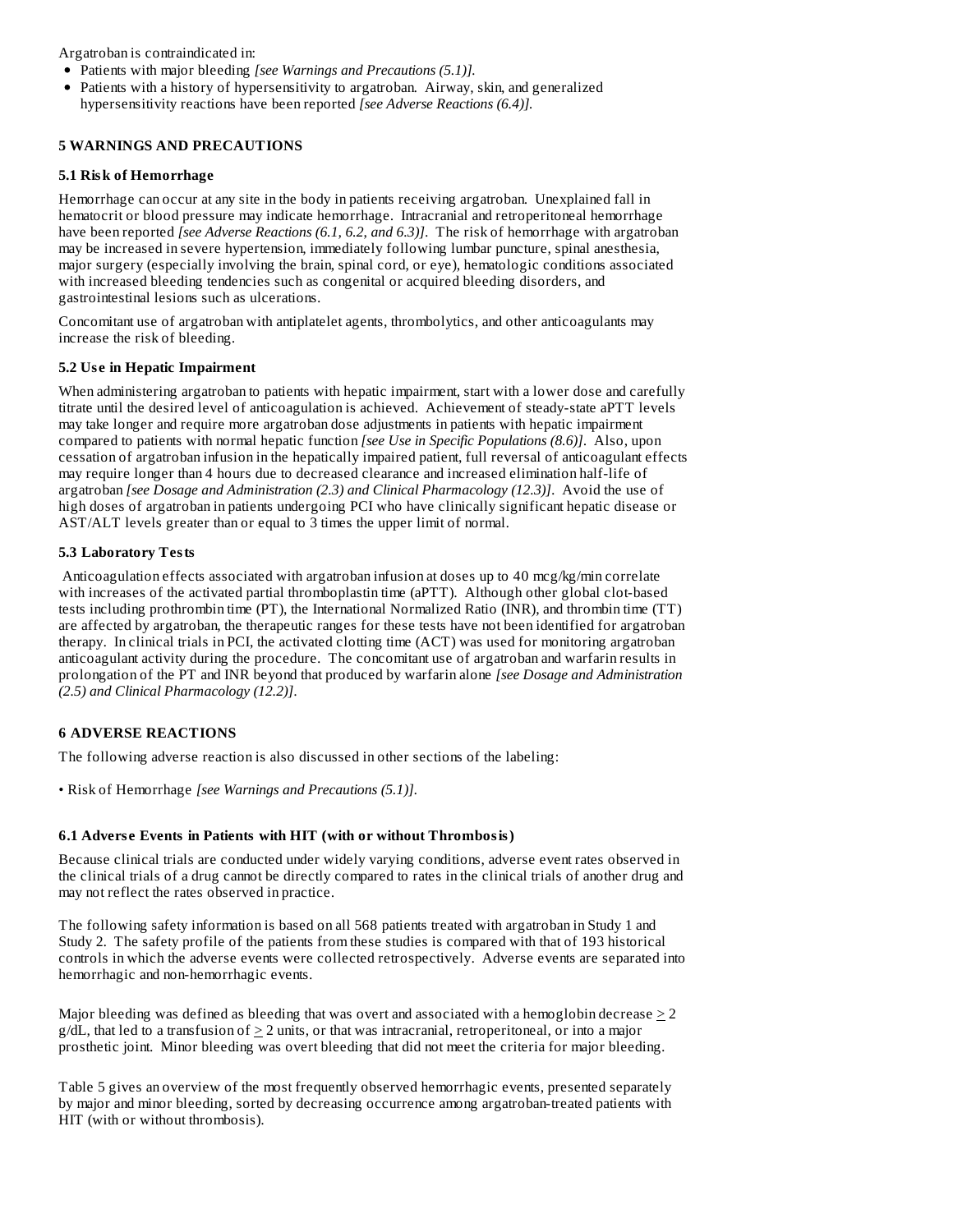# **Table 5 Major and Minor Hemorrhagic Advers e Events in Patients with HIT\***

| Major Hemorrhagic Events <sup>a</sup> |                                                                                 |                                                            |  |  |
|---------------------------------------|---------------------------------------------------------------------------------|------------------------------------------------------------|--|--|
|                                       | Argatroban-Treated<br><b>Patients</b><br>(Study 1 and Study 2)<br>$(n = 568) %$ | <b>Historical</b><br>Control <sup>c</sup><br>$(n = 193)$ % |  |  |
| Overall bleeding                      | 5.3                                                                             | 6.7                                                        |  |  |
| Gastrointestinal                      | 2.3                                                                             | 1.6                                                        |  |  |
| Genitourinary and hematuria           | 0.9                                                                             | 0.5                                                        |  |  |
| Decrease in hemoglobin and hematocrit | 0.7                                                                             | 0                                                          |  |  |
| Multisystem hemorrhage and DIC        | 0.5                                                                             |                                                            |  |  |
| Limb and BKA stump                    | 0.5                                                                             | 0                                                          |  |  |
| Intracranial hemorrhage               | 0p                                                                              | 0.5                                                        |  |  |
| Minor Hemorrhagic Events <sup>a</sup> |                                                                                 |                                                            |  |  |
| Gastrointestinal                      | 14.4                                                                            | 18.1                                                       |  |  |
| Genitourinary and hematuria           | 11.6                                                                            | 0.8                                                        |  |  |
| Decrease in hemoglobin and hematocrit | 10.4                                                                            | 0                                                          |  |  |
| Groin                                 | 5.4                                                                             | 3.1                                                        |  |  |
| Hemoptysis                            | 2.9                                                                             | 0.8                                                        |  |  |
| Brachial                              | 2.4                                                                             | 0.8                                                        |  |  |

\* with or without thrombosis

<sup>a</sup> Patients may have experienced more than 1 adverse event.

 $^{\rm b}$  One patient experienced intracranial hemorrhage 4 days after discontinuation of argatroban and following therapy with urokinase and oral anticoagulation.

<sup>c</sup> The historical control group consisted of patients with a clinical diagnosis of HIT (with or without thrombosis) that were considered eligible by an independent medical panel.

DIC = disseminated intravascular coagulation.

BKA = below-the-knee amputation.

Table 6 gives an overview of the most frequently observed non-hemorrhagic events sorted by decreasing frequency of occurrence (greater than or equal to 2%) among argatroban-treated HIT/HITTS

patients.

# **Table 6 Non-hemorrhagic Advers e Events in Patients with HIT a b**

|                          | Argatroban-Treated<br><b>Patients</b><br>(Study 1 and Study 2)<br>$(n = 568) %$ | <b>Historical</b><br>Control <sup>c</sup><br>$(n = 193) %$ |
|--------------------------|---------------------------------------------------------------------------------|------------------------------------------------------------|
| Dyspnea                  | 8.1                                                                             | 8.8                                                        |
| Hypotension              | 7.2                                                                             | 2.6                                                        |
| Fever                    | 6.9                                                                             | 2.1                                                        |
| Diarrhea                 | 6.2                                                                             | 1.6                                                        |
| Sepsis                   | 6                                                                               | 12.4                                                       |
| Cardiac arrest           | 5.8                                                                             | 3.1                                                        |
| Nausea                   | 4.8                                                                             | 0.5                                                        |
| Ventricular tachycardia  | 4.8                                                                             | 3.1                                                        |
| Pain                     | 4.6                                                                             | 3.1                                                        |
| Urinary tract infection  | 4.6                                                                             | 5.2                                                        |
| Vomiting                 | 4.2                                                                             | $\Omega$                                                   |
| Infection                | 3.7                                                                             | 3.6                                                        |
| Pneumonia                | 3.3                                                                             | 9.3                                                        |
| Atrial fibrillation      | 3                                                                               | 11.4                                                       |
| Coughing                 | 2.8                                                                             | 1.6                                                        |
| Abnormal renal function  | 2.8                                                                             | 4.7                                                        |
| Abdominal pain           | 2.6                                                                             | 1.6                                                        |
| Cerebrovascular disorder | 2.3                                                                             | 4.1                                                        |

<sup>a</sup> Patients may have experienced more than 1 adverse event.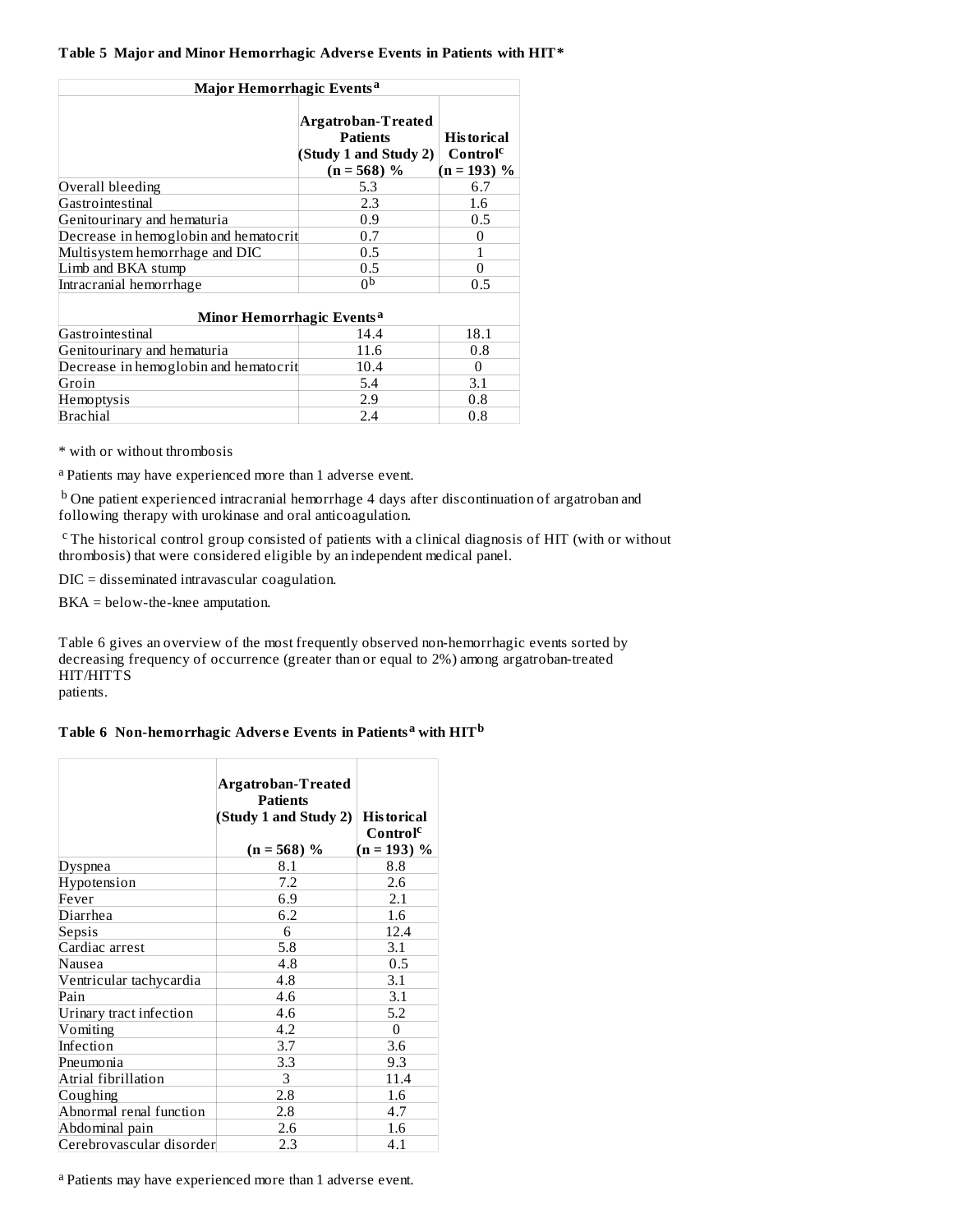<sup>b</sup> with or without thrombosis

 $c$ The historical control group consisted of patients with a clinical diagnosis of HIT (with or without thrombosis) that were considered eligible by an independent medical panel.

# **6.2 Advers e Events in Patients with or at Risk for HIT Patients Undergoing PCI**

The following safety information is based on 91 patients initially treated with argatroban and 21 patients subsequently re-exposed to argatroban for a total of 112 PCIs with argatroban anticoagulation. Adverse events are separated into hemorrhagic (Table 7) and non-hemorrhagic (Table 8) events.

Major bleeding was defined as bleeding that was overt and associated with a hemoglobin decrease  $>5$  $g/dL$ , that led to a transfusion of  $\geq 2$  units, or that was intracranial, retroperitoneal, or into a major prosthetic joint. The rate of major bleeding events in patients treated with argatroban in the PCI trials was 1.8%.

# **Table 7 Major and Minor Hemorrhagic Advers e Events in Patients with HIT Undergoing PCI**

| Major Hemorrhagic Events <sup>a</sup>    |                                                         |  |  |  |
|------------------------------------------|---------------------------------------------------------|--|--|--|
|                                          | <b>Argatroban-Treated Patients</b><br>$(n = 112)^{b}$ % |  |  |  |
| Retroperitoneal                          | 0.9                                                     |  |  |  |
| Gastrointestinal                         | 0.9                                                     |  |  |  |
| Intracranial                             |                                                         |  |  |  |
| Minor Hemorrhagic Events <sup>a</sup>    |                                                         |  |  |  |
|                                          | <b>Argatroban-Treated Patients</b>                      |  |  |  |
|                                          | $(n = 112)^{b}$ %                                       |  |  |  |
| Groin (bleeding or hematoma)             | 3.6                                                     |  |  |  |
| Gastrointestinal (includes hematemesis)  | 2.6                                                     |  |  |  |
| Genitourinary (includes hematuria)       | 1.8                                                     |  |  |  |
| Decrease in hemoglobin and/or hematocrit | 1.8                                                     |  |  |  |
| CABG (coronary arteries)                 | $1.8\,$                                                 |  |  |  |
| Access site                              | 0.9                                                     |  |  |  |
| Hemoptysis                               | 0.9                                                     |  |  |  |
| Other                                    | 0.9                                                     |  |  |  |

<sup>a</sup> Patients may have experienced more than 1 adverse event.

<sup>b</sup> 91 patients who underwent 112 interventions.

CABG = coronary artery bypass graft.

Table 8 gives an overview of the most frequently observed non-hemorrhagic events (greater than 2%), sorted by decreasing frequency of occurrence among argatroban-treated PCI patients.

# **Table 8 Non-hemorrhagic Advers e Events in Patients with HIT Undergoing PCI a**

|                       | Argatroban Procedures <sup>a</sup><br>$(n = 112)^{b}\%$ |
|-----------------------|---------------------------------------------------------|
| Chest pain            | 15.2                                                    |
| Hypotension           | 10.7                                                    |
| Back pain             |                                                         |
| Nausea                | 7.1                                                     |
| Vomiting              | 6.3                                                     |
| Headache              | 5.4                                                     |
| Bradycardia           | 4.5                                                     |
| Abdominal pain        | 3.6                                                     |
| Fever                 | 3.6                                                     |
| Myocardial infarction | 3.6                                                     |

<sup>a</sup> Patients may have experienced more than 1 adverse event.

<sup>b</sup> 91 patients who underwent 112 interventions.

There were 22 serious adverse events in 17 PCI patients (19.6% in 112 interventions). Table 9 lists the serious adverse events occurring in argatroban-treated patients with or at risk for HIT undergoing PCI.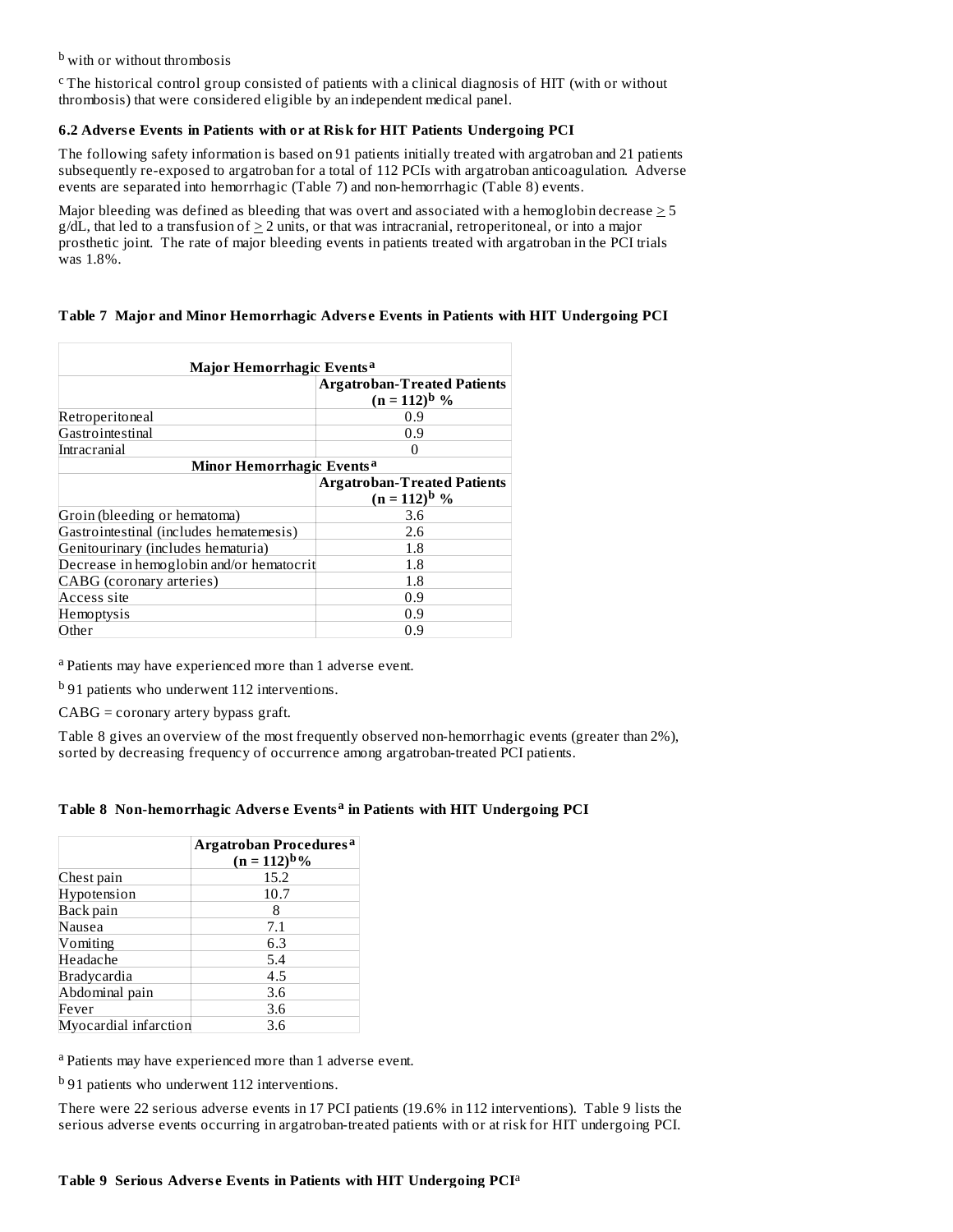|                                  | Argatroban Procedures <sup>b</sup> |
|----------------------------------|------------------------------------|
| Coded Term                       | $(n = 112)$                        |
| Myocardial infarction            | 4(3.5%)                            |
| Angina pectoris                  | $2(1.8\%)$                         |
| Coronary thrombosis              | $2(1.8\%)$                         |
| Myocardial ischemia              | $2(1.8\%)$                         |
| Occlusion coronary               | $2(1.8\%)$                         |
| Chest pain                       | $1(0.9\%)$                         |
| Fever                            | $1(0.9\%)$                         |
| Retroperitoneal hemorrhage       | $1(0.9\%)$                         |
| Aortic stenosis                  | $1(0.9\%)$                         |
| Arterial thrombosis              | $1(0.9\%)$                         |
| Gastrointestinal hemorrhage      | $1(0.9\%)$                         |
| Gastrointestinal disorder (GERD) | $(0.9\%)$                          |
| Cerebrovascular disorder         | $(0.9\%)$                          |
| Lung edema                       | $(0.9\%)$                          |
| Vascular disorder                | $(0.9\%)$                          |

<sup>a</sup> Individual events may also have been reported elsewhere (see Table 7 and 8).

<sup>b</sup> 91 patients underwent 112 procedures. Some patients may have experienced more than 1 event.

#### **6.3 Intracranial Bleeding in Other Populations**

Increased risks for intracranial bleeding have been observed in investigational studies of argatroban for other uses. In a study of patients with acute myocardial infarction receiving both argatroban and thrombolytic therapy (streptokinase or tissue plasminogen activator), the overall frequency of intracranial bleeding was 1% (8 out of 810 patients). Intracranial bleeding was not observed in 317 subjects or patients who did not receive concomitant thrombolysis *[see Drug Interactions (7.4)]*.

The safety and effectiveness of argatroban for cardiac indications other than PCI in patients with HIT have not been established. Intracranial bleeding was also observed in a prospective, placebo-controlled study of argatroban in patients who had onset of acute stroke within 12 hours of study entry. Symptomatic intracranial hemorrhage was reported in 5 of 117 patients (4.3%) who received argatroban at 1 to 3 mcg/kg/min and in none of the 54 patients who received placebo. Asymptomatic intracranial hemorrhage occurred in 5 (4.3%) and 2 (3.7%) of the patients, respectively.

#### **6.4 Allergic Reactions**

One hundred fifty-six allergic reactions or suspected allergic reactions were observed in 1,127 individuals who were treated with argatroban in clinical pharmacology studies or for various clinical indications. About 95% (148/156) of these reactions occurred in patients who concomitantly received thrombolytic therapy (e.g., streptokinase) or contrast media.

Allergic reactions or suspected allergic reactions in populations other than patients with HIT (with or without thrombosis) include (in descending order of frequency):

- Airway reactions (coughing, dyspnea): 10% or more
- Skin reactions (rash, bullous eruption): 1 to less than 10%
- General reactions (vasodilation): 1 to 10%

Limited data are available on the potential formation of drug-related antibodies. Plasma from 12 healthy volunteers treated with argatroban over 6 days showed no evidence of neutralizing antibodies. No loss of anticoagulant activity was noted with repeated administration of argatroban to more than 40 patients.

#### **7 DRUG INTERACTIONS**

#### **7.1 Heparin**

If argatroban is to be initiated after cessation of heparin therapy, allow sufficient time for heparin's effect on the aPTT to decrease prior to initiation of argatroban therapy.

#### **7.2 Oral Anticoagulant Agents**

Pharmacokinetic drug-drug interactions between argatroban and warfarin (7.5 mg single oral dose) have not been demonstrated. However, the concomitant use of argatroban and warfarin (5 to 7.5 mg initial oral dose, followed by 2.5 to 6 mg/day orally for 6 to 10 days) results in prolongation of the prothrombin time (PT) and International Normalized Ratio (INR) *[see Dosage and Administration (2.5) and Clinical Pharmacology (12.2)]*.

#### **7.3 Aspirin/Acetaminophen**

No drug-drug interactions have been demonstrated between argatroban and concomitantly administered aspirin or acetaminophen *[see Clinical Pharmacology (12.3)]*.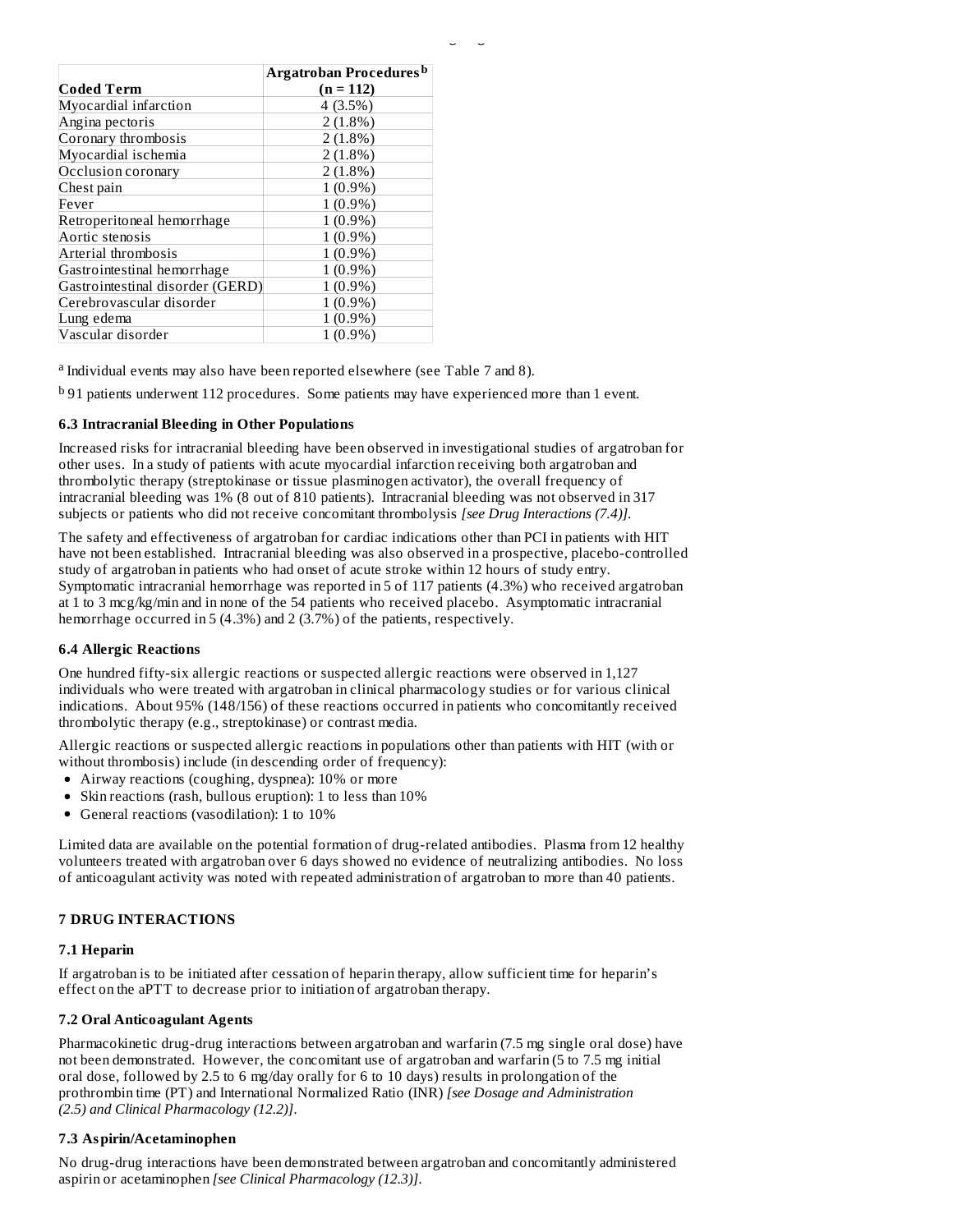# **7.4 Thrombolytic Agents**

The safety and effectiveness of argatroban with thrombolytic agents have not been established *[see Adverse Reactions (6.3)].*

# **7.5 Glycoprotein IIb/IIIa Antagonists**

The safety and effectiveness of argatroban with glycoprotein IIb/IIIa antagonists have not been established.

# **8 USE IN SPECIFIC POPULATIONS**

# **8.1 Pregnancy**

# Risk Summary

Limited data from published literature and postmarketing reports do not suggest an association between argatroban and adverse fetal developmental outcomes. There are risks to the mother associated with untreated thrombosis in pregnancy and a risk of hemorrhage in the mother and fetus associated with use of anticoagulants *(see Clinical Considerations).* In animal reproductive studies, there was no evidence of adverse developmental outcomes with intravenous administration of argatroban during organogenesis in rats and rabbits at doses up to 0.3- and 0.2-times, respectively, the maximum recommended human dose (MHRD) *(see Data)*.

The estimated background risk of major birth defects and miscarriage for the indicated population is unknown. All pregnancies have a background risk of birth defect, loss, or other adverse outcomes. In the U.S. general population, the estimated background risk of major birth defects and miscarriage in clinically recognized pregnancies is 2%-4% and 15%-20%, respectively.

# Clinical Considerations

# *Disease-Associated Maternal and/or Embryo/Fetal Risk*

Pregnancy confers an increased risk for thromboembolism that is higher for women with underlying thromboembolic disease and certain high risk pregnancy conditions. Published data describe that women with a previous history of venous thrombosis are at high risk for recurrence during pregnancy.

# *Fetal/Neonatal Adverse Reactions*

Use of anticoagulants, including argatroban, may increase the risk of bleeding in the fetus and neonate. Monitor neonates for bleeding *[see Warnings and Precautions (5.1, 5.3)]*.

# *Labor or Delivery*

All patients receiving anticoagulants, including pregnant women, are at risk for bleeding. Pregnant women receiving argatroban should be carefully monitored for evidence of excessive bleeding or unexpected changes in coagulation parameters *[see Warnings and Precautions (5.1, 5.3)]*.

# Data

*Animal data*

Developmental studies performed in rats (during gestation Days 7 to 17) with argatroban at intravenous doses up to 27 mg/kg/day (0.3 times the maximum recommended human dose, based on body surface area) and in rabbits (during gestation Days 6 to 18) at intravenous doses up to 10.8 mg/kg/day (0.2 times the maximum recommended human dose, based on body surface area) have revealed no evidence of harm to the fetus.

# **8.2 Lactation**

# Risk Summary

There are no data on the presence of argatroban in human milk, or its effects on milk production. Argatroban is present in rat milk. The developmental and health benefits of breastfeeding should be considered along with the mother's clinical need for Argatroban and any potential adverse effects on the breastfed infant from Argatroban or from the underlying maternal condition.

# Data

Argatroban is detected in rat milk.

# **8.4 Pediatric Us e**

Safety and effectiveness have not been established in pediatric patients.

Argatroban was studied among 18 seriously ill pediatric patients who required an alternative to heparin anticoagulation. Most patients were diagnosed with HIT or suspected HIT. Age ranges of patients were less than 6 months,  $n = 8$ ; six months to less than 8 years,  $n = 6$ ; 8 to 16 years,  $n = 4$ . All patients had serious underlying conditions and were receiving multiple concomitant medications. Thirteen patients received argatroban solely as a continuous infusion (no bolus dose). Dosing was initiated in the majority of these 13 patients at 1 mcg/kg/min. Dosing was titrated as needed to achieve and maintain an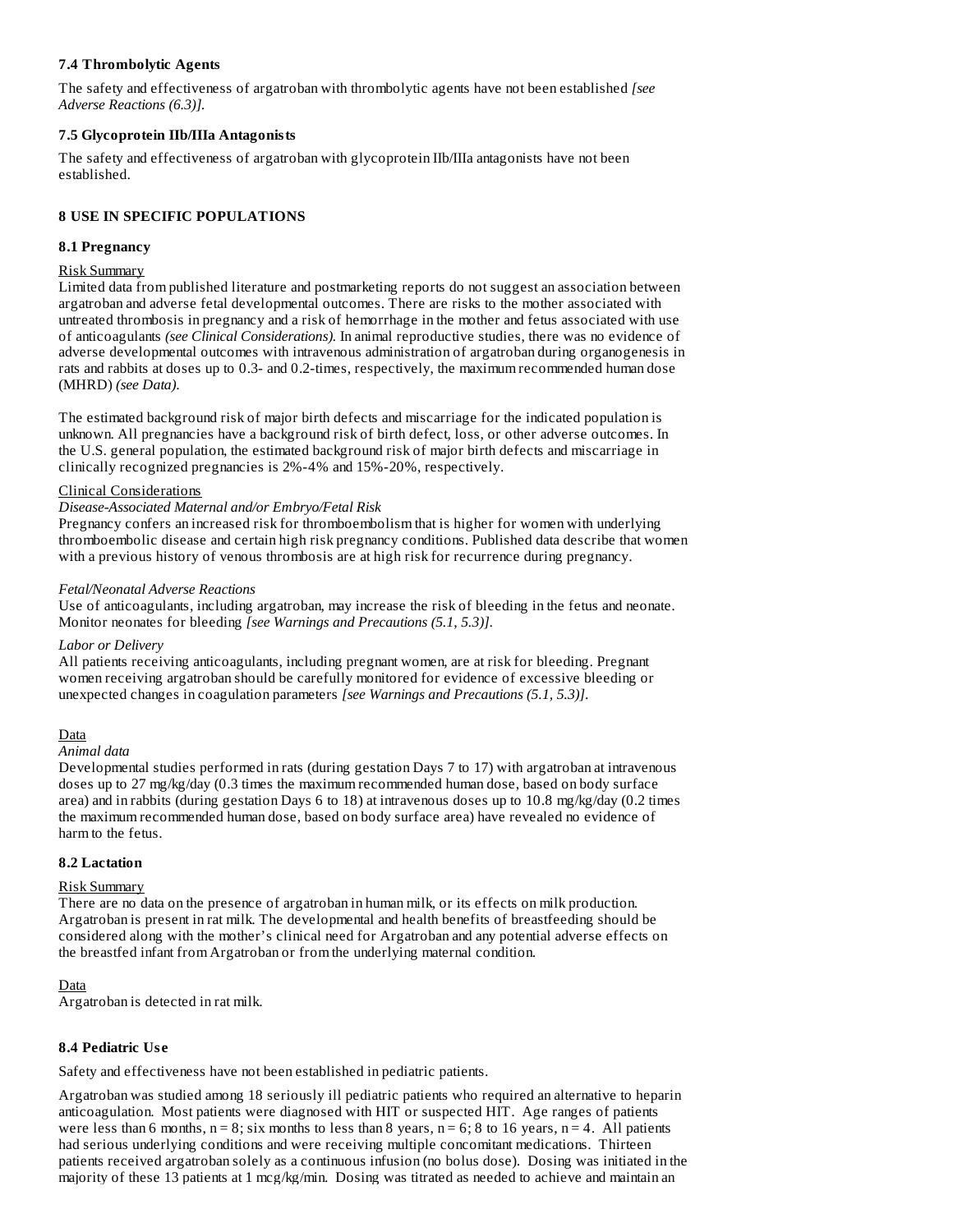aPTT of 1.5 to 3 times the baseline value. Most patients required multiple dose adjustments to maintain anticoagulation parameters within the desired range. During the 30-day study period, thrombotic events occurred during argatroban administration to two patients: and following argatroban discontinuation in three other patients. Major bleeding occurred among two patients: one patient experienced an intracranial hemorrhage after 4 days of argatroban therapy in the setting of sepsis and thrombocytopenia and another patient experienced an intracranial hemorrhage after receiving argatroban for greater than 14 days. The study findings did not establish the safe and effective use of argatroban in pediatric patients and the dosing of 1 mcg/kg/min was not supported by the pharmacokinetic data described below.

# *Pediatric Pharmacokinetics (PK) and Pharmacodynamics (PD)*

PK parameters of argatroban were characterized in population PK/PD analysis model with sparse data from 15 seriously ill pediatric patients. Argatroban clearance in these seriously ill pediatric patients (0.16 L/hr/kg) was 50% lower compared to argatroban clearance in healthy adults (0.31 L/hr/kg). Four pediatric patients with elevated bilirubin (secondary to cardiac complications or hepatic impairment) had, on average, 80% lower clearance (0.03 L/hr/kg) when compared to pediatric patients with normal bilirubin levels.

These PK/PD analysis models based on a goal of aPTT prolongation of 1.5 to 3 times the baseline value and avoidance of an aPTT>100 seconds for seriously ill pediatric patients with HIT/HITTS who require an alternative to heparin suggested the following:

- For patients with normal hepatic function, a starting infusion rate of 0.75 mcg/kg/min may have comparable aPTT responses as a starting dose of 2 mcg/kg/min in healthy adults. Additionally, based on an evaluation of aPTT every two hours, increasing the dosage by 0.1 to 0.25 mcg/kg/min could achieve additional aPTT responses.
- For patients with hepatic impairment a starting infusion rate of 0.2 mcg/kg/min with increasing dosing by increments of 0.05 mcg/kg/min may have comparable argatroban exposure as expected with adult doses.

The safety and effectiveness of argatroban with the above dosing have not been adequately assessed in pediatric patients and the safety and effectiveness of argatroban is not established in pediatric patients. In addition, the described dosage did not take into account multiple factors that could affect the dosage such as current aPTT, target aPTT, and the clinical status of the patient.

# **8.5 Geriatric Us e**

Of the total number of subjects (1,340) in clinical studies of argatroban, 35% were 65 and over. In the clinical studies of adult patients with HIT (with or without thrombosis), the effectiveness of argatroban was not affected by age. No trends were observed across age groups for both aPTT and the ACT. The safety analysis did suggest that older patients had increased underlying conditions, which may predispose them to events. The studies were not sized appropriately to detect differences in safety between age groups.

# **8.6 Hepatic Impairment**

Dose reduction and careful titration are required when administering argatroban to patients with hepatic impairment. Reversal of anticoagulation effect may be prolonged in this population *[see Dosage and Administration (2.3), Warnings and Precautions (5.2), Clinical Pharmacology (12.3)].*

# **10 OVERDOSAGE**

Excessive anticoagulation, with or without bleeding, may be controlled by discontinuing argatroban or by decreasing the argatroban dose. In clinical studies, anticoagulation parameters generally returned from therapeutic levels to baseline within 2 to 4 hours after discontinuation of the drug. Reversal of anticoagulant effect may take longer in patients with hepatic impairment.

No specific antidote to argatroban is available; if life-threatening bleeding occurs and excessive plasma levels of argatroban are suspected, discontinue argatroban immediately and measure aPTT and other coagulation parameters. When argatroban was administered as a continuous infusion  $(2 \text{ mcg/kg/min})$ prior to and during a 4-hour hemodialysis session, approximately 20% of argatroban was cleared through dialysis.

Single intravenous doses of argatroban at 200, 124, 150, and 200 mg/kg were lethal to mice, rats, rabbits, and dogs, respectively. The symptoms of acute toxicity were loss of righting reflex, tremors, clonic convulsions, paralysis of hind limbs, and coma.

# **11 DESCRIPTION**

Argatroban is a synthetic direct thrombin inhibitor and the chemical name is 1-[5-  $[(aminoim)$ amino $]-1-oxo-2-[[1,2,3,4-tetrahydro-3-methyl-8-quinolinyl)$ sulfonyl $]$ amino $]$ pentyl $]$ -4-methyl-2-piperidinecarboxylic acid, monohydrate. Argatroban has 4 asymmetric carbons. One of the asymmetric carbons has an *R* configuration (stereoisomer Type I) and an *S* configuration (stereoi-somer Type II). Argatroban consists of a mixture of *R* and *S* stereoisomers at a ratio of approximately 65:35.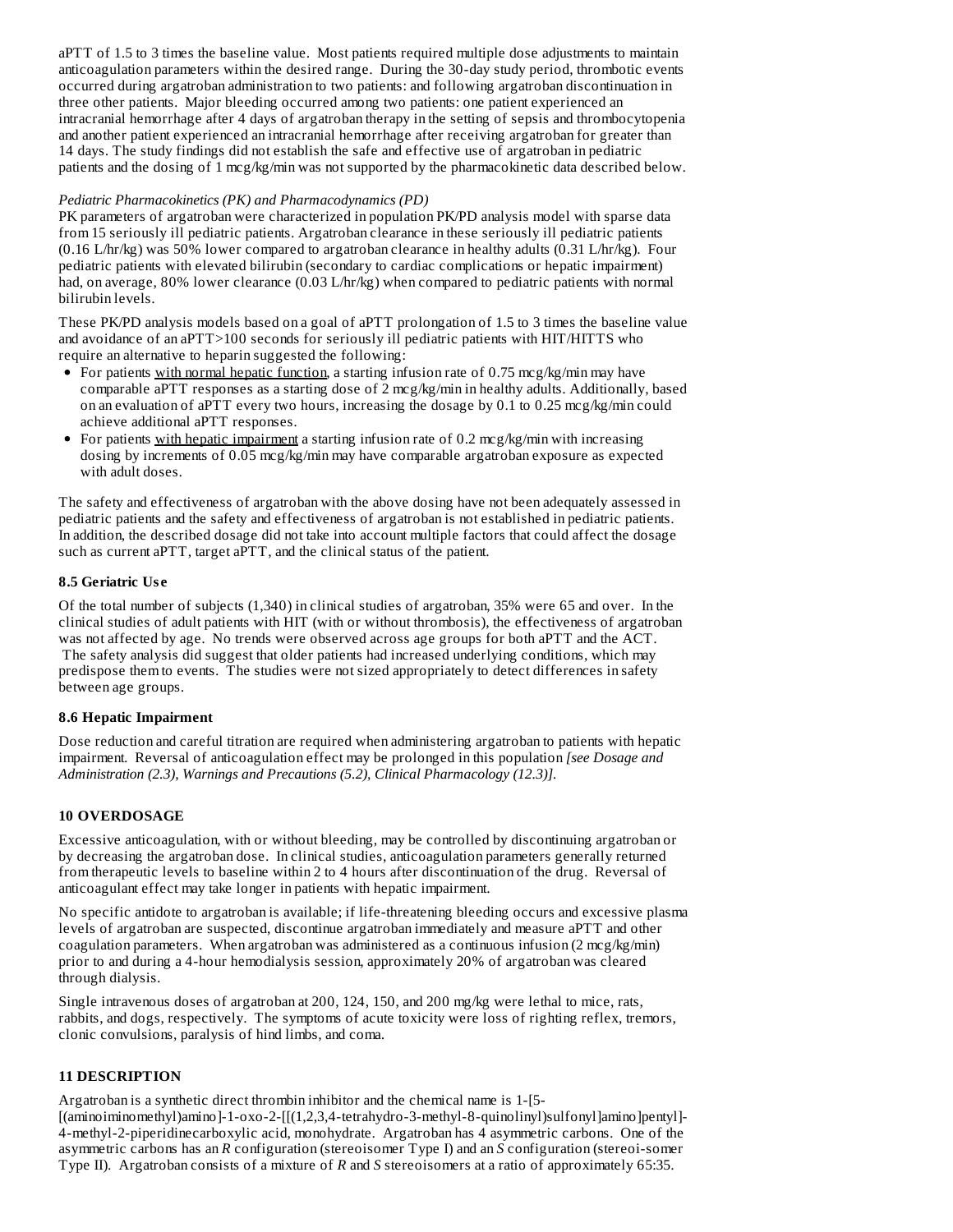The molecular formula of argatroban is  $\rm C_{23}H_{36}N_6O_5S\cdot H_2O$ . Its molecular weight is 526.66 g/mol. The structural formula is:



Argatroban is a white, odorless crystalline powder that is freely soluble in glacial acetic acid, slightly soluble in ethanol, and insoluble in acetone, ethyl acetate, and ether.

Argatroban injection is a sterile clear, colorless to pale yellow, slightly viscous solution in a singledose amber vial containing 250 mg per 2.5 mL of argatroban. It is supplied as a solution intended for dilution prior to intravenous use. Each mL of sterile, nonpyrogenic solution contains 100 mg argatroban and 954 mg propylene glycol.

#### **12 CLINICAL PHARMACOLOGY**

#### **12.1 Mechanism of Action**

Argatroban is a direct thrombin inhibitor that reversibly binds to the thrombin active site. Argatroban does not require the co-factor antithrombin III for antithrombotic activity. Argatroban exerts its anticoagulant effects by inhibiting thrombin-catalyzed or -induced reactions, including fibrin formation; activation of coagulation factors V, VIII, and XIII; activation of protein C; and platelet aggregation.

Argatroban inhibits thrombin with an inhibition constant  $(Ki)$  of 0.04  $\mu$ M. At therapeutic concentrations, argatroban has little or no effect on related serine proteases (trypsin, factor Xa, plasmin, and kallikrein).

Argatroban is capable of inhibiting the action of both free and clot-associated thrombin.

#### **12.2 Pharmacodynamics**

When argatroban is administered by continuous infusion, anticoagulant effects and plasma concentrations of argatroban follow similar, predictable temporal response profiles, with low intersubject variability. Immediately upon initiation of argatroban infusion, anticoagulant effects are produced as plasma argatroban concentrations begin to rise. Steady-state levels of both drug and anticoagulant effect are typically attained within 1 to 3 hours and are maintained until the infusion is discontinued or the dosage adjusted. Steady-state plasma argatroban concentrations increase proportionally with dose (for infusion doses up to 40 mcg/kg/min in healthy subjects) and are well correlated with steady-state anticoagulant effects. For infusion doses up to 40 mcg/kg/min, argatroban increases in a dose-dependent fashion, the activated partial thromboplastin time (aPTT), the activated clotting time (ACT), the prothrombin time (PT), the International Normalized Ratio (INR), and the thrombin time (TT) in healthy volunteers and cardiac patients. Representative steady-state plasma argatroban concentrations and anticoagulant effects are shown below for argatroban infusion doses up to 10 mcg/kg/min (see Figure 1).

#### **Figure 1 Relationship at Steady-State Between Argatroban Dos e, Plasma Argatroban Concentration and Anticoagulant Effect**

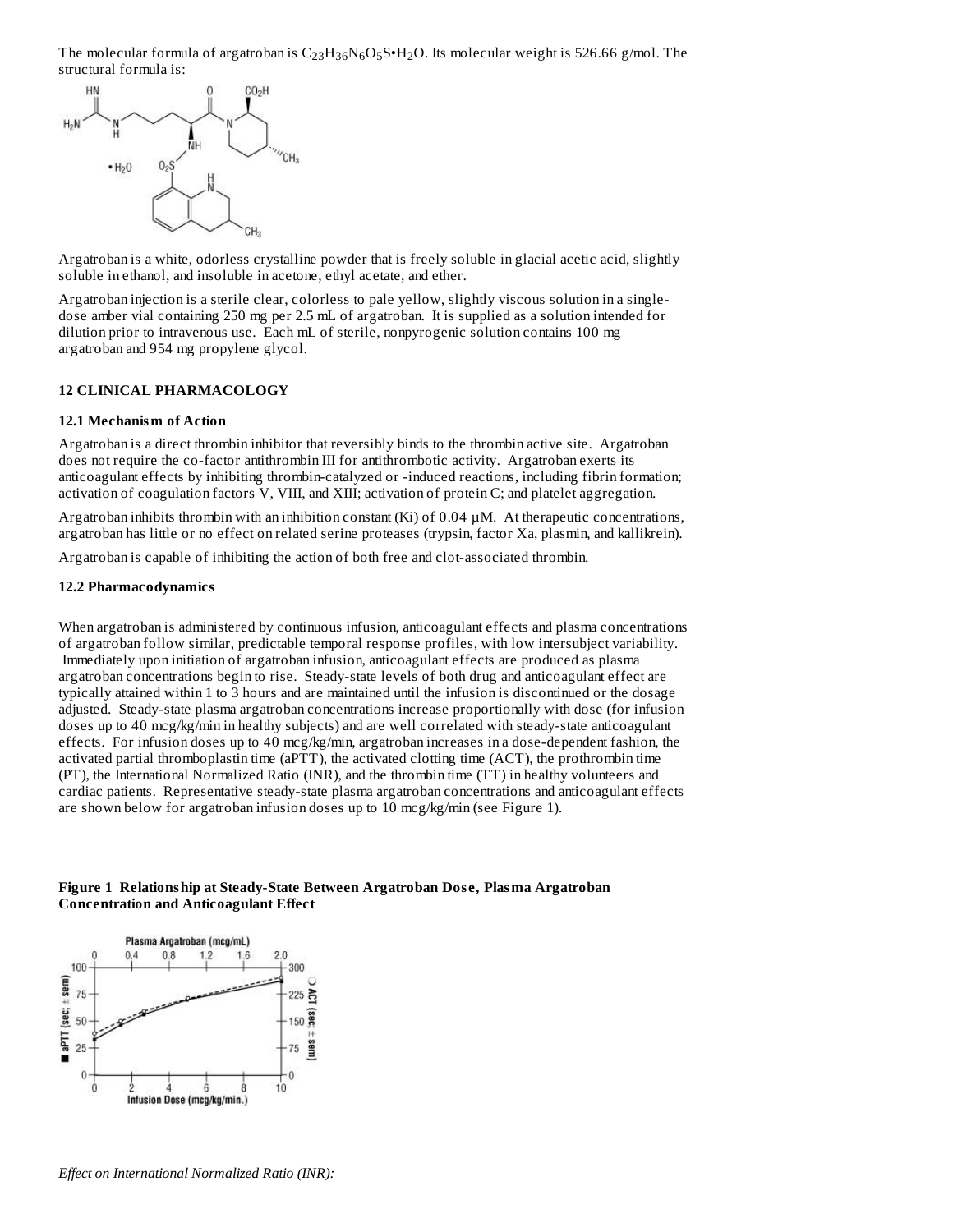Because argatroban is a direct thrombin inhibitor, co-administration of argatroban and warfarin produces a combined effect on the laboratory measurement of the INR. However, concurrent therapy, compared to warfarin monotherapy, exerts no additional effect on vitamin K–dependent factor Xa activity.

The relationship between INR on co-therapy and warfarin alone is dependent on both the dose of argatroban and the thromboplastin reagent used. This relationship is influenced by the International Sensitivity Index (ISI) of the thromboplastin. Data for 2 commonly utilized thromboplastins with ISI values of 0.88 (Innovin, Dade) and 1.78 (Thromboplastin C Plus, Dade) are presented in Figure 2 for an argatroban dose of 2 mcg/kg/min. Thromboplastins with higher ISI values than shown result in higher INRs on combined therapy of warfarin and argatroban. These data are based on results obtained in normal individuals *[see Drug Interactions (7.2), Dosage and Administration (2.5)]*.

**Figure 2 INR Relationship of Argatroban Plus Warfarin Versus Warfarin Alone**



Figure 2 demonstrates the relationship between INR for warfarin alone and INR for warfarin coadministered with argatroban at a dose of 2 mcg/kg/min. To calculate INR for warfarin alone (INR<sub>W</sub>), based on INR for co-therapy of warfarin and argatroban (INR $_{\rm WA}$ ), when the argatroban dose is 2 mcg/kg/min, use the equation next to the appropriate curve. Example: At a dose of 2 mcg/kg/min and an INR performed with Thromboplastin A, the equation  $0.19$  +  $0.57$  (INR $_{\rm WA}$ ) = INR $_{\rm W}$  would allow a prediction of the INR on warfarin alone (INR<sub>W</sub>). Thus, using an INR<sub>WA</sub> value of 4 obtained on combined therapy: INR<sub>W</sub> =  $0.19 + 0.57$  (4) = 2.47 as the value for INR on warfarin alone. The error (confidence interval) associated with a prediction is  $\pm$  0.4 units. Similar linear relationships and prediction errors exist for argatroban at a dose of 1 mcg/kg/min. Thus, for argatroban doses of 1 or 2 mcg/kg/min, INR $_{\rm W}$  can be predicted from INR $_{\rm WA}$ . For argatroban doses greater than 2 mcg/kg/min, the error associated with predicting  $\mathrm{INR}_{\mathrm{W}}$  from  $\mathrm{INR}_{\mathrm{WA}}$  is  $\pm$  1. Thus,  $\mathrm{INR}_{\mathrm{W}}$  cannot be reliably predicted from INR<sub>WA</sub> at doses greater than 2 mcg/kg/min.

# **12.3 Pharmacokinetics**

#### *Distribution:*

Argatroban distributes mainly in the extra cellular fluid as evidenced by an apparent steady-state volume of distribution of 174 mL/kg (12.18 L in a 70 kg adult). Argatroban is 54% bound to human serum proteins, with binding to albumin and  $\alpha_1$ -acid glycoprotein being 20% and 34%, respectively.

# *Metabolism:*

The main route of argatroban metabolism is hydroxylation and aromatization of the 3 methyltetrahydroquinoline ring in the liver. The formation of each of the 4 known metabolites is catalyzed *in vitro* by the human liver microsomal cytochrome P450 enzymes CYP3A4/5. The primary metabolite (M1) exerts 3- to 5-fold weaker anticoagulant effects than argatroban. Unchanged argatroban is the major component in plasma. The plasma concentrations of M1 range between 0% and 20% of that of the parent drug. The other metabolites (M2 to M4) are found only in very low quantities in the urine and have not been detected in plasma or feces. These data, together with the lack of effect of erythromycin (a potent CYP3A4/5 inhibitor) on argatroban pharmacokinetics, suggest that CYP3A4/5 mediated metabolism is not an important elimination pathway *in vivo.*

Total body clearance is approximately 5.1 mL/kg/min (0.31 L/kg/hr) for infusion doses up to 40 mcg/kg/min. The terminal elimination half-life of argatroban ranges between 39 and 51 minutes.

There is no interconversion of the  $21-(R)$ :  $21-(S)$  diastereoisomers. The plasma ratio of these diastereoisomers is unchanged by metabolism or hepatic impairment, remaining constant at 65:35 (± 2%).

# *Excretion:*

Argatroban is excreted primarily in the feces, presumably through biliary secretion. In a study in which  $^{14}$ C-argatroban (5 mcg/kg/min) was infused for 4 hours into healthy subjects, approximately 65% of the radioactivity was recovered in the feces within 6 days of the start of infusion with little or no radioactivity subsequently detected. Approximately 22% of the radioactivity appeared in the urine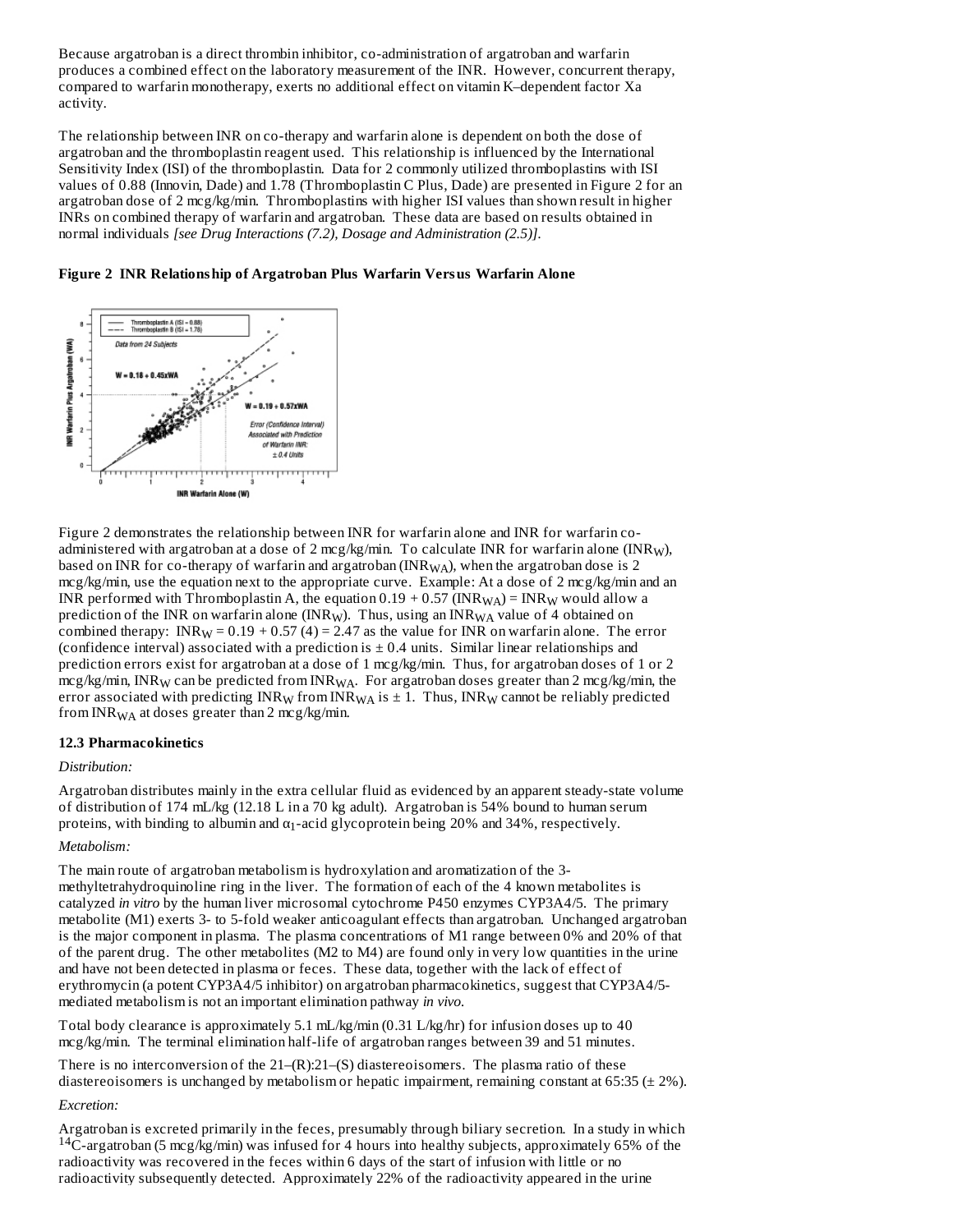within 12 hours of the start of infusion. Little or no additional urinary radioactivity was subsequently detected. Average percent recovery of unchanged drug, relative to total dose, was 16% in urine and at least 14% in feces.

# *Special Populations:*

# Hepatic Impairment:

The dosage of argatroban should be decreased in patients with hepatic impairment *[see Dosage and Administration (2.3) and Warnings and Precautions (5.2)]*. Patients with hepatic impairment were not studied in percutaneous coronary intervention (PCI) trials. At a dose of 2.5 mcg/kg/min, hepatic impairment is associated with decreased clearance and increased elimination half-life of argatroban (to 1.9 mL/kg/min and 181 minutes, respectively, for patients with a Child-Pugh score greater than 6). Renal Impairment:

No dosage adjustment is necessary in patients with renal dysfunction. The effect of renal disease on the pharmacokinetics of argatroban was studied in 6 subjects with normal renal function (mean Clcr =  $95 \pm$ 16 mL/min) and in 18 subjects with mild (mean Clcr =  $64 \pm 10$  mL/min), moderate (mean Clcr =  $41 \pm 5.8$ ) mL/min), and severe (mean Clcr =  $5 \pm 7$  mL/min) renal impairment. The pharmacokinetics and pharmacodynamics of argatroban at dosages up to 5 mcg/kg/min were not significantly affected by renal dysfunction.

Use of argatroban was evaluated in a study of 12 patients with stable end-stage renal disease undergoing chronic intermittent hemodialysis. Argatroban was administered at a rate of 2 to 3 mcg/kg/min (begun at least 4 hours prior to dialysis) or as a bolus dose of 250 mcg/kg at the start of dialysis followed by a continuous infusion of 2 mcg/kg/min. Although these regimens did not achieve the goal of maintaining ACT values at 1.8 times the baseline value throughout most of the hemodialysis period, the hemodialysis sessions were successfully completed with both of these regimens. The mean ACTs produced in this study ranged from 1.39 to 1.82 times baseline, and the mean aPTTs ranged from 1.96 to 3.4 times baseline. When argatroban was administered as a continuous infusion of 2 mcg/kg/min prior to and during a 4-hour hemodialysis session, approximately 20% was cleared through dialysis.

# Age, Gender:

There are no clinically significant effects of age or gender on the pharmacokinetics or pharmacodynamics (e.g., aPTT) of argatroban in adults.

# *Drug-Drug Interactions:*

# Digoxin:

In 12 healthy volunteers, intravenous infusion of argatroban (2 mcg/kg/min) over 5 days (study days 11 to 15) did not affect the steady-state pharmacokinetics of oral digoxin (0.375 mg daily for 15 days).

# Erythromycin:

In 10 healthy subjects, orally administered erythromycin (a potent inhibitor of CYP3A4/5) at 500 mg four times daily for 7 days had no effect on the pharmacokinetics of argatroban at a dose of 1 mcg/kg/min for 5 hours. These data suggest oxidative metabolism by CYP3A4/5 is not an important elimination pathway *in vivo* for argatroban.

# Aspirin and Acetaminophen:

Drug-drug interactions have not been demonstrated between argatroban and concomitantly administered aspirin (162.5 mg orally given 26 and 2 hours prior to initiation of argatroban 1 mcg/kg/min over 4 hours) or acetaminophen (1,000 mg orally given 12, 6, and 0 hours prior to, and 6 and 12 hours subsequent to, initiation of argatroban 1.5 mcg/kg/min over 18 hours).

# **13 NONCLINICAL TOXICOLOGY**

# **13.1 Carcinogenesis, Mutagenesis, Impairment of Fertility**

Carcinogenicity studies with argatroban have not been performed.

Argatroban was not genotoxic in the Ames test, the Chinese hamster ovary cell (CHO/HGPRT) forward mutation test, the Chinese hamster lung fibroblast chromosome aberration test, the rat hepatocyte, and WI-38 human fetal lung cell unscheduled DNA synthesis (UDS) tests, or the mouse micronucleus test.

Argatroban at intravenous doses up to 27 mg/kg/day (0.3 times the recommended maximum human dose based on body surface area) had no effect on fertility and reproductive function of male and female rats.

# **14 CLINICAL STUDIES**

# **14.1 Heparin-Induced Thrombocytopenia**

The safety and efficacy of argatroban were evaluated in a historically controlled efficacy and safety study (Study 1) and a follow-on efficacy and safety study (Study 2). These studies were comparable with regard to study design, study objectives, dosing regimens as well as study outline, conduct, and monitoring. In these studies, 568 adult patients were treated with argatroban and 193 adult patients made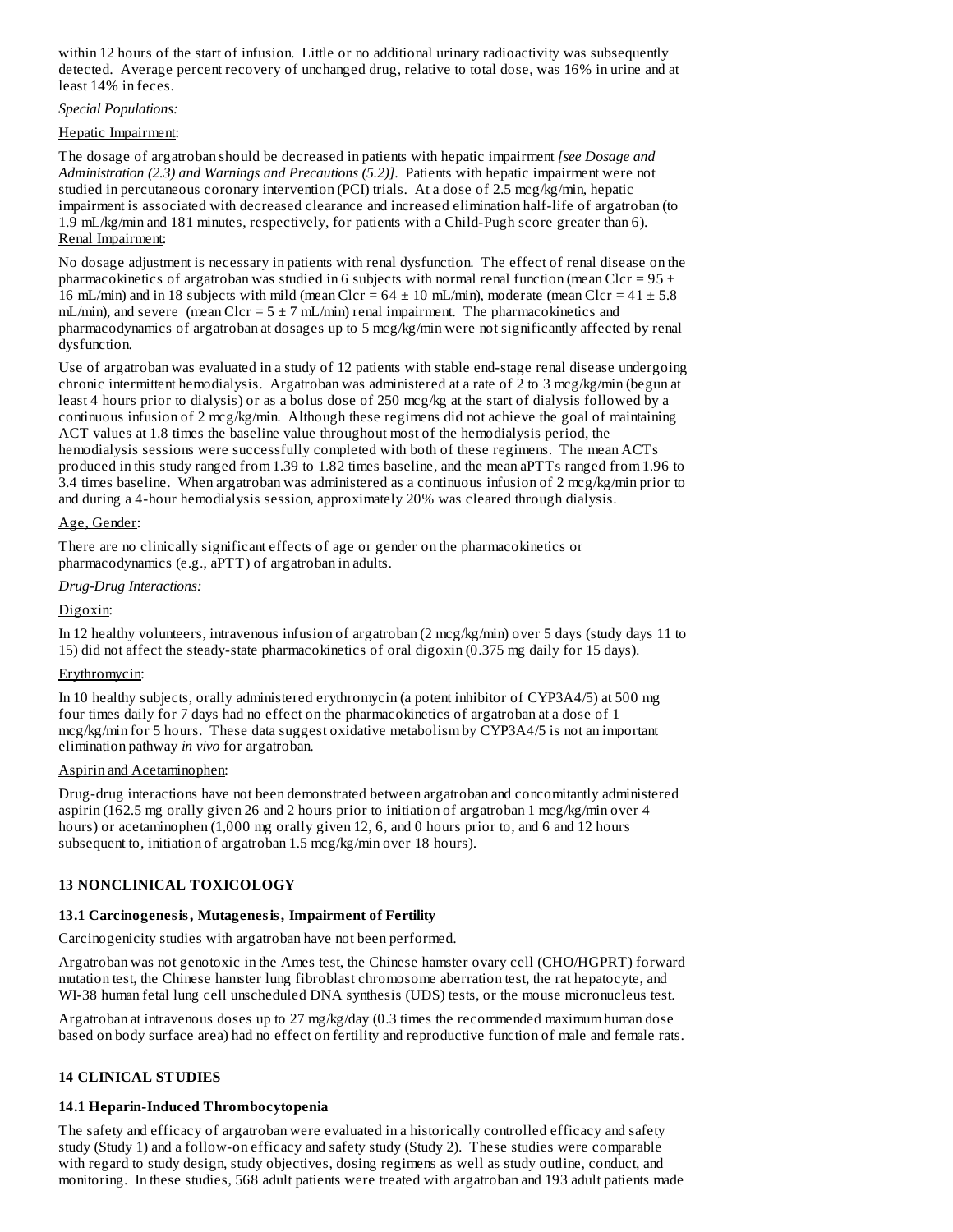up the historical control group. Patients had a clinical diagnosis of heparin-induced thrombocytopenia, either without thrombosis (HIT) or with thrombosis (HITTS [heparin-induced thrombocytopenia and thrombosis syndrome]) and were males or non-pregnant females between the age of 18 and 80 years old. HIT/HITTS was defined by a fall in platelet count to less than 100,000/*μ*L or a 50% decrease in platelets after the initiation of heparin therapy with no apparent explanation other than HIT. Patients with HITTS also had an arterial or venous thrombosis documented by appropriate imaging techniques or supported by clinical evidence such as acute myocardial infarction, stroke, pulmonary embolism, or other clinical indications of vascular occlusion. Patients who had documented histories of positive heparin-dependent antibody tests without current thrombocytopenia or heparin challenge (e.g., patients with latent disease) were also included if they required anticoagulation.

These studies did not include patients with documented unexplained aPTT greater than 200% of control at baseline, documented coagulation disorder or bleeding diathesis unrelated to HIT, a lumbar puncture within the past 7 days or a history of previous aneurysm, hemorrhagic stroke, or a thrombotic stroke within the past 6 months unrelated to HIT.

The initial dose of argatroban was 2 mcg/kg/min. Two hours after the start of the argatroban infusion, an aPTT level was obtained and dose adjustments were made (up to a maximum of 10 mcg/kg/min) to achieve a steady-state aPTT value that was 1.5 to 3 times the baseline value, not to exceed 100 seconds. Overall the mean aPTT level for HIT and HITTS patients during the argatroban infusion increased from baseline values of 34 and 38 seconds, respectively, to 62.5 and 64.5 seconds, respectively.

The primary efficacy analysis was based on a comparison of event rates for a composite endpoint that included death (all causes), amputation (all causes) or new thrombosis during the treatment and followup period (study days 0 to 37). Secondary analyses included evaluation of the event rates for the components of the composite endpoint as well as time-to-event analyses.

In Study 1, a total of 304 patients were enrolled as follows: active HIT ( $n = 129$ ), active HITTS ( $n = 129$ ) 144), or latent disease ( $n = 31$ ). Among the 193 historical controls, 139 (72%) had active HIT, 46 (24%) had active HITTS, and 8 (4%) had latent disease. Within each group, those with active HIT and those with latent disease were analyzed together. Positive laboratory confirmation of HIT/HITTS by the heparin-induced platelet aggregation test or serotonin release assay was demonstrated in 174 of 304 (57%) argatroban-treated patients (i.e., in 80 with HIT or latent disease and 94 with HITTS) and in 149 of 193 (77%) historical controls (i.e., in 119 with HIT or latent disease and 30 with HITTS). The test results for the remainder of the patients and controls were either negative or not determined.

There was a significant improvement in the composite outcome in patients with HIT and HITTS treated with argatroban versus those in the historical control group (see Table 10). The components of the composite endpoint are shown in Table 10.

**Table 10 Efficacy Results of Study 1: Composite Endpoint and Individual Components, Ranked a by Severity b**

|                                      |           | <b>HIT</b>        |          | <b>HITTS</b> | <b>HIT/HITTS</b> |             |  |
|--------------------------------------|-----------|-------------------|----------|--------------|------------------|-------------|--|
| Parameter,                           | Control   | <b>Argatroban</b> | Control  | Argatroban   | Control          | Argatroban  |  |
| N(%                                  | $n = 147$ | $n = 160$         | $n = 46$ | $n = 144$    | $n = 193$        | $n = 304$   |  |
| Composite                            | 57(38.8)  | 41(25.6)          | 26(56.5) | 63(43.8)     | 83 (43)          | 104(34.2)   |  |
| Endpoint                             |           |                   |          |              |                  |             |  |
| Individual Components <sup>b</sup> : |           |                   |          |              |                  |             |  |
| Death                                | 32(21.8)  | 27(16.9)          | 13(28.3) | 26(18.1)     | 45(23.3)         | 53 $(17.4)$ |  |
| Amputation                           | 3(2)      | 3(1.9)            | 4(8.7)   | 16(11.1)     | 7(3.6)           | 19(6.2)     |  |
| <b>New</b>                           | 22(15)    | 11(6.9)           | 9(19.6)  | 21(14.6)     | 31(16.1)         | 32(10.5)    |  |
| Thrombosis                           |           |                   |          |              |                  |             |  |

<sup>a</sup> Death (all causes), amputation (all causes), or new thrombosis within 37-day study period.

<sup>b</sup> Reported as the most severe outcome among the components of composite endpoint (severity ranking: death > amputation > new thrombosis); patients may have had multiple outcomes.

Time-to-event analyses showed significant improvements in the time-to-first event in patients with HIT or HITTS treated with argatroban versus those in the historical control group. The between-group differences in the proportion of patients who remained free of death, amputation, or new thrombosis were statistically significant in favor of argatroban by these analyses.

A time-to-event analysis for the composite endpoint is shown in Figure 3 for patients with HIT and Figure 4 for patients with HITTS.

# **Figure 3 Time-to-First Event for the Composite Efficacy Endpoint: HIT Patients**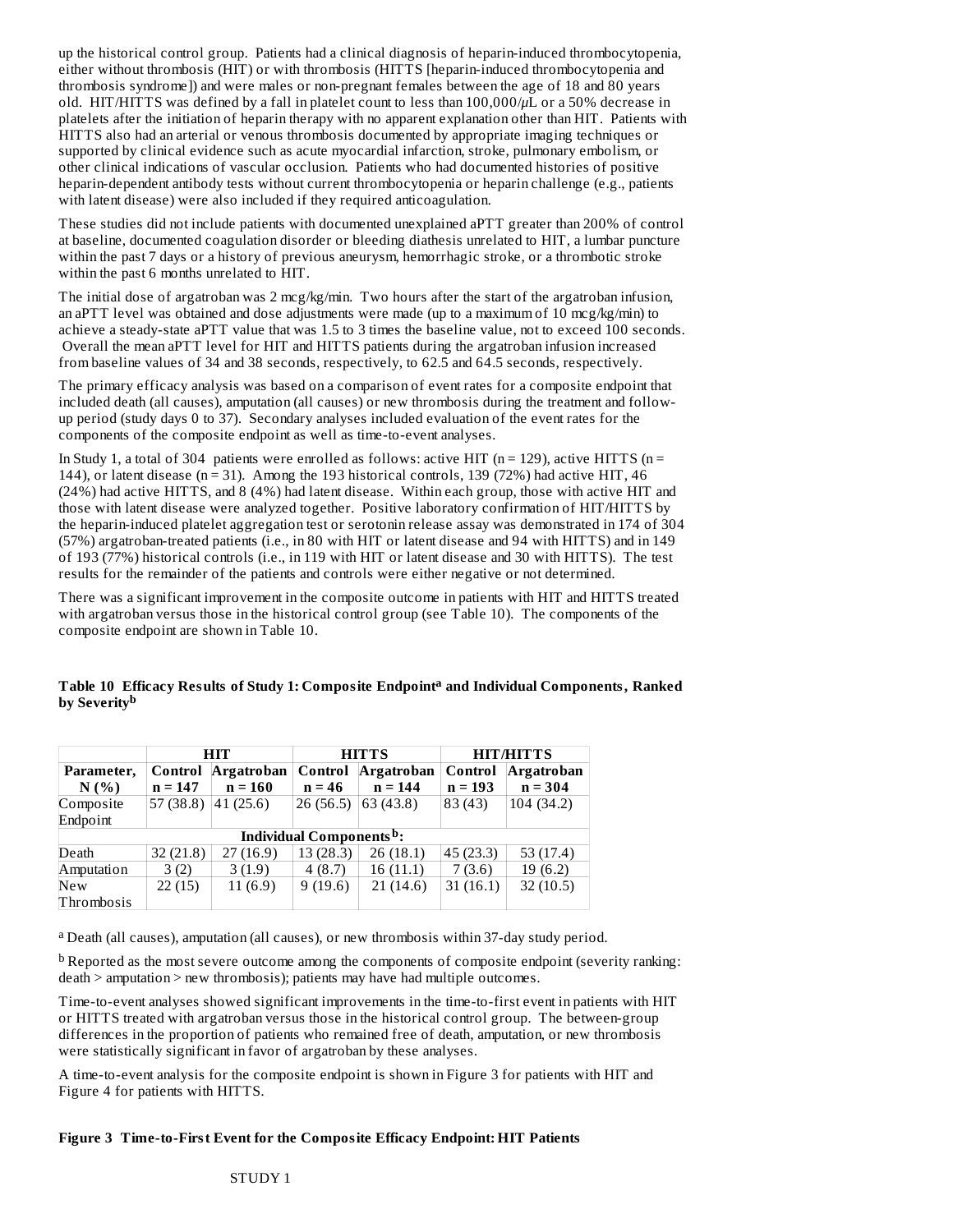

**\*Censored indicates no clinical endpoint (defined as death, amputation, or new thrombosis) was obs erved during the follow-up period (maximum period of follow-up was 37 days).**

#### **Figure 4 Time-to-First Event for the Composite Efficacy Endpoint: HITTS Patients**

STUDY 1



#### **\*Censored indicates no clinical endpoint (defined as death, amputation, or new thrombosis) was obs erved during the follow-up period (maximum period of follow-up was 37 days).**

In Study 2, a total of 264 patients were enrolled as follows: HIT ( $n = 125$ ) or HITTS ( $n = 139$ ). There was a significant improvement in the composite efficacy outcome for argatroban-treated patients, versus the same historical control group from Study 1, among patients having HIT (25.6% vs. 38.8%), patients having HITTS (41% vs. 56.5%), and patients having either HIT or HITTS (33.7% vs. 43%). Time-toevent analyses showed significant improvements in the time-to-first event in patients with HIT or HITTS treated with argatroban versus those in the historical control group. The between-group differences in the proportion of patients who remained free of death, amputation, or new thrombosis were statistically significant in favor of argatroban.

#### *Anticoagulant Effect:*

In Study 1, the mean ( $\pm$  SE) dose of argatroban administered was  $2 \pm 0.1$  mcg/kg/min in the HIT arm and 1.9 ± 0.1 mcg/kg/min in the HITTS arm. Seventy-six percent of patients with HIT and 81% of patients with HITTS achieved a target aPTT at least 1.5-fold greater than the baseline aPTT at the first assessment occurring on average at 4.6 hours (HIT) and 3.9 hours (HITTS) following initiation of argatroban therapy.

No enhancement of aPTT response was observed in subjects receiving repeated administration of argatroban.

# *Platelet Count Recovery:*

In Study 1, 53% of patients with HIT and 58% of patients with HITTS, had a recovery of platelet count by Day 3. Platelet Count Recovery was defined as an increase in platelet count to greater than 100,000/*μ*L or to at least 1.5-fold greater than the baseline count (platelet count at study initiation) by Day 3 of the study.

#### **14.2 Percutaneous Coronary Intervention (PCI) Patients with or at Risk for HIT**

In 3 similarly designed trials, argatroban was administered to 91 patients with current or previous clinical diagnosis of HIT or heparin-dependent antibodies, who underwent a total of 112 percutaneous coronary interventions (PCIs) including percutaneous transluminal coronary angioplasty (PTCA), coronary stent placement, or atherectomy. Among the 91 patients undergoing their first PCI with argatroban, notable ongoing or recent medical history included myocardial infarction ( $n = 35$ ), unstable angina ( $n = 23$ ), and chronic angina ( $n = 34$ ). There were 33 females and 58 males. The average age was 67.6 years (median 70.7, range 44 to 86), and the average weight was 82.5 kg (median 81 kg, range 49 to 141).

Twenty-one of the 91 patients had a repeat PCI using argatroban an average of 150 days after their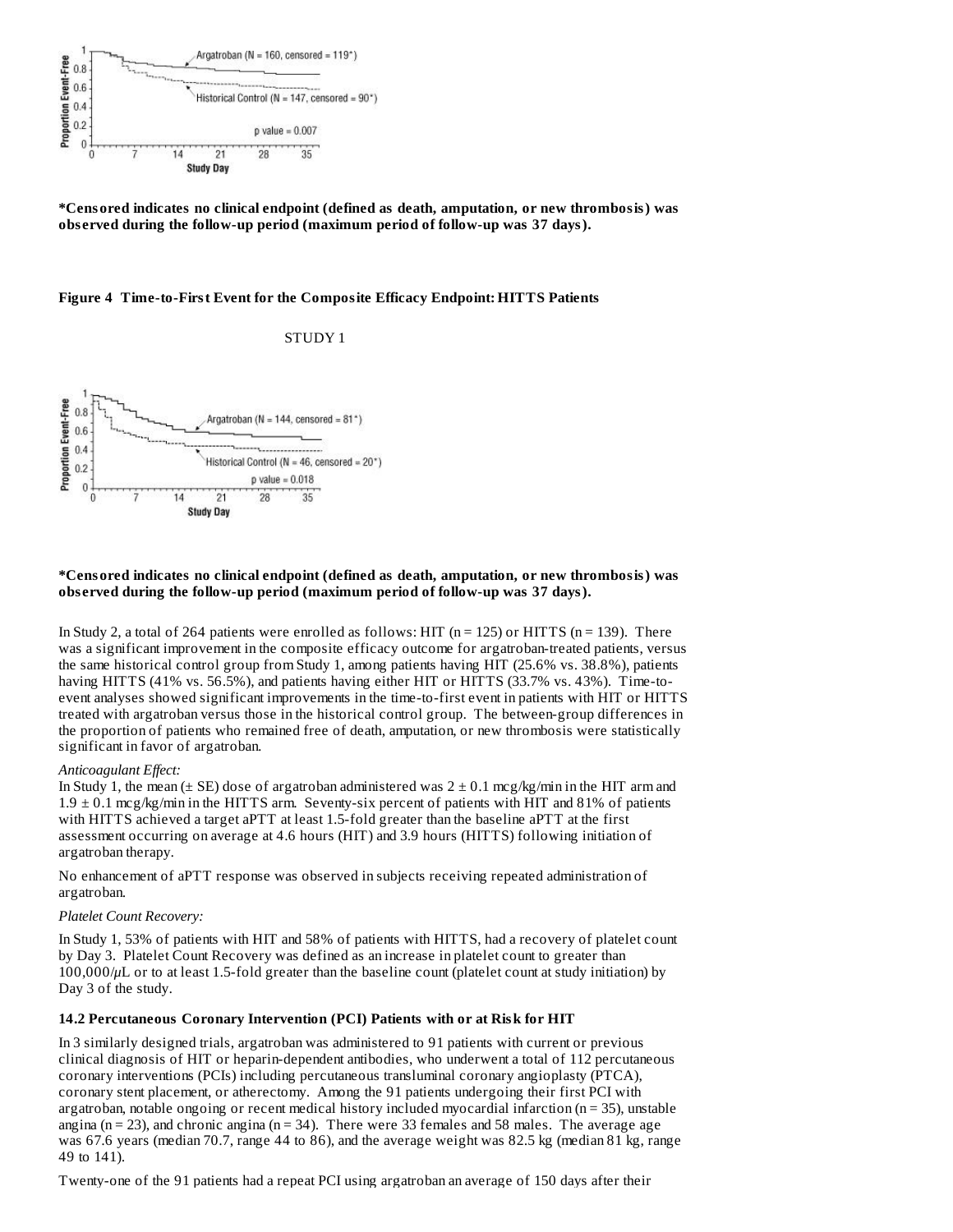Twenty-one of the 91 patients had a repeat PCI using argatroban an average of 150 days after their initial PCI. Seven of 91 patients received glycoprotein IIb/IIIa inhibitors. Safety and efficacy were assessed against historical control populations who had been anticoagulated with heparin.

All patients received oral aspirin (325 mg) 2 to 24 hours prior to the interventional procedure. After venous or arterial sheaths were in place, anticoagulation was initiated with a bolus of argatroban of 350 mcg/kg via a large-bore intravenous line or through the venous sheath over 3 to 5 minutes. Simultaneously, a maintenance infusion of 25 mcg/kg/min was initiated to achieve a therapeutic activated clotting time (ACT) of 300 to 450 seconds. If necessary to achieve this therapeutic range, the maintenance infusion dose was titrated (15 to 40 mcg/kg/min) and/or an additional bolus dose of 150 mcg/kg could be given. Each patient's ACT was checked 5 to 10 minutes following the bolus dose. The ACT was checked as clinically indicated. Arterial and venous sheaths were removed no sooner than 2 hours after discontinuation of argatroban and when the ACT was less than 160 seconds.

If a patient required anticoagulation after the procedure, argatroban could be continued, but at a lower infusion dose between 2.5 and 5 mcg/kg/min. An aPTT was drawn 2 hours after this dose reduction and the dose of argatroban then was adjusted as clinically indicated (not to exceed 10 mcg/kg/min), to reach an aPTT between 1.5 and 3 times baseline value (not to exceed 100 seconds).

In 92 of the 112 interventions (82%), the patient received the initial bolus of 350 mcg/kg and an initial infusion dose of 25 mcg/kg/min. The majority of patients did not require additional bolus dosing during the PCI procedure. The mean value for the initial ACT measurement after the start of dosing for all interventions was 379 sec (median 338 sec; 5th percentile-95th percentile 238 to 675 sec). The mean ACT value per intervention over all measurements taken during the procedure was 416 sec (median 390 sec; 5th percentile-95th percentile 261 to 698 sec). About 65% of patients had ACTs within the recommended range of 300 to 450 seconds throughout the procedure. The investigators did not achieve anticoagulation within the recommended range in about 23% of patients. However, in this small sample, patients with ACTs below 300 seconds did not have more coronary thrombotic events, and patients with ACTs over 450 seconds did not have higher bleeding rates.

Acute procedural success was defined as lack of death, emergent coronary artery bypass graft (CABG), or Q-wave myocardial infarction. Acute procedural success was reported in 98.2% of patients who underwent PCIs with argatroban anticoagulation compared with 94.3% of historical control patients anticoagulated with heparin ( $p = NS$ ). Among the 112 interventions, 2 patients had emergency CABGs, 3 had repeat PTCAs, 4 had non-Q-wave myocardial infarctions, 3 had myocardial ischemia, 1 had an abrupt closure, and 1 had an impending closure (some patients may have experienced more than 1 event). No patients died.

# **16 HOW SUPPLIED/STORAGE AND HANDLING**

NDC 63323-526-03, 250 mg per 2.5 mL (100 mg per mL) single-dose vial, packaged individually. **Storage**

Store the vial in original carton at 20° to 25°C (68° to 77°F) [see USP Controlled Room Temperature]. Protect from freezing. Protect from light (keep in outer carton). If the solution is cloudy, or if an insoluble precipitate is noted, the vial should be discarded.

The container closure is not made with natural rubber latex.

# **17 PATIENT COUNSELING INFORMATION**

Inform patients of the risks associated with Argatroban Injection as well as the plan for regular monitoring during administration of the drug *[see Warnings and Precautions (5.1)]*. Specifically, inform patients to report:

- the use of any other products known to affect bleeding.
- any medical history that may increase the risk for bleeding, including a history of severe hypertension; recent lumbar puncture or spinal anesthesia; major surgery, especially involving the brain, spinal cord, or eye; hematologic conditions associated with increased bleeding tendencies such as congenital or acquired bleeding disorders and gastrointestinal lesions such as ulcerations.
- any bleeding signs or symptoms.
- the occurrence of any signs or symptoms of allergic reactions (e.g., airway reactions, skin reactions and vasodilation reactions).

Manufactured by:



Lake Zurich, IL 60047

www.fresenius-kabi.com/us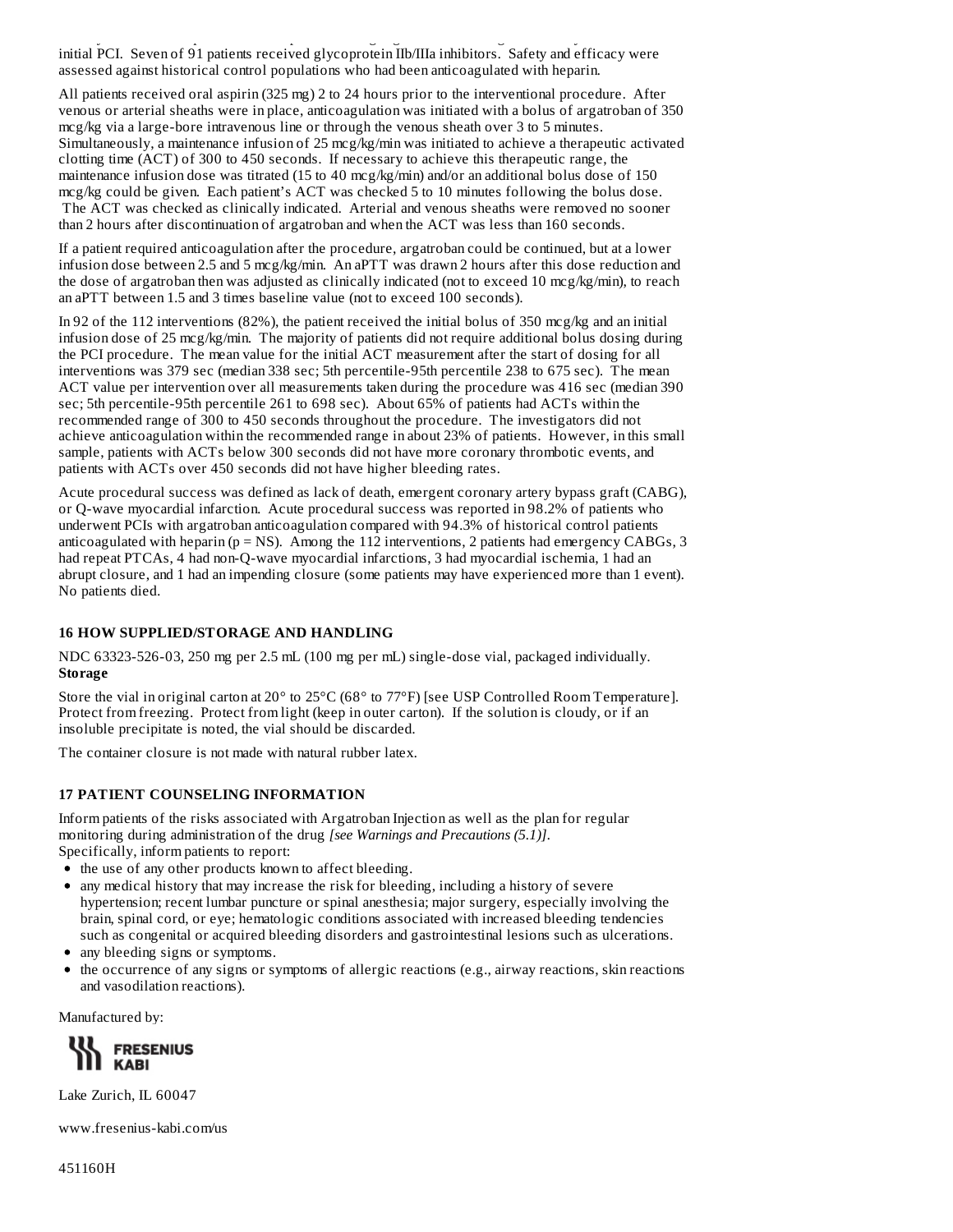**PACKAGE LABEL** - **PRINCIPAL DISPLAY - Argatroban 2.5 mL Single Dos e Vial Label Argatroban Injection 250 mg per 2.5 mL (100 mg per mL)** For intravenous use only. Must be diluted prior to administration. Preservative free. Single Dose Vial Rx only Discard unused portion.



to administration. Preservative free. **Single Dose Vial Rx** only Discard unused portion.

**PACKAGE LABEL** - **PRINCIPAL DISPLAY - Argatroban 2.5 mL Single Dos e Vial Carton Panel Argatroban Injection 250 mg per 2.5 mL (100 mg per mL)** For intravenous use only. Must be diluted prior to administration. Preservative free. Sterile, Nonpyrogenic. Discard unused portion. Packaged Individually. Rx only Single Dose Vial

# **Argatroban**

Injection

250 mg per 2.5 mL (100 mg per mL)

For intravenous use only. Must be diluted prior to administration.

Preser vative free. Sterile, Nonpyrogenic. Discard unused portion. Packaged individually.

Rx only Single Dose Vial

**WA FRESENIUS**